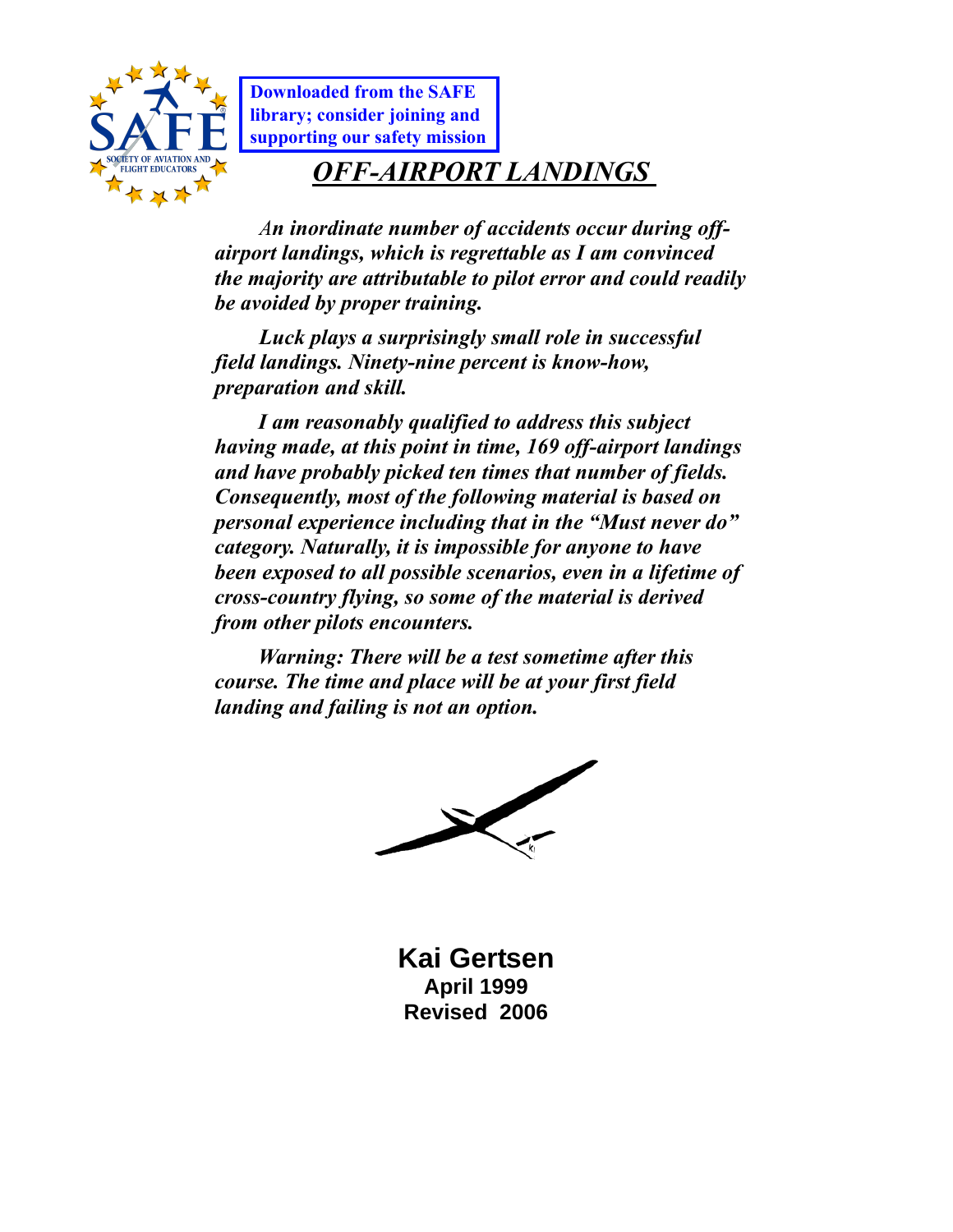# **CONTENTS**

| WHEN TO OPT FOR A DOWN-WIND LANDING12            |  |
|--------------------------------------------------|--|
|                                                  |  |
|                                                  |  |
|                                                  |  |
| <b>ELEMENTS OF A SUCCESSFUL FIELD LANDING 16</b> |  |
|                                                  |  |
|                                                  |  |
|                                                  |  |
|                                                  |  |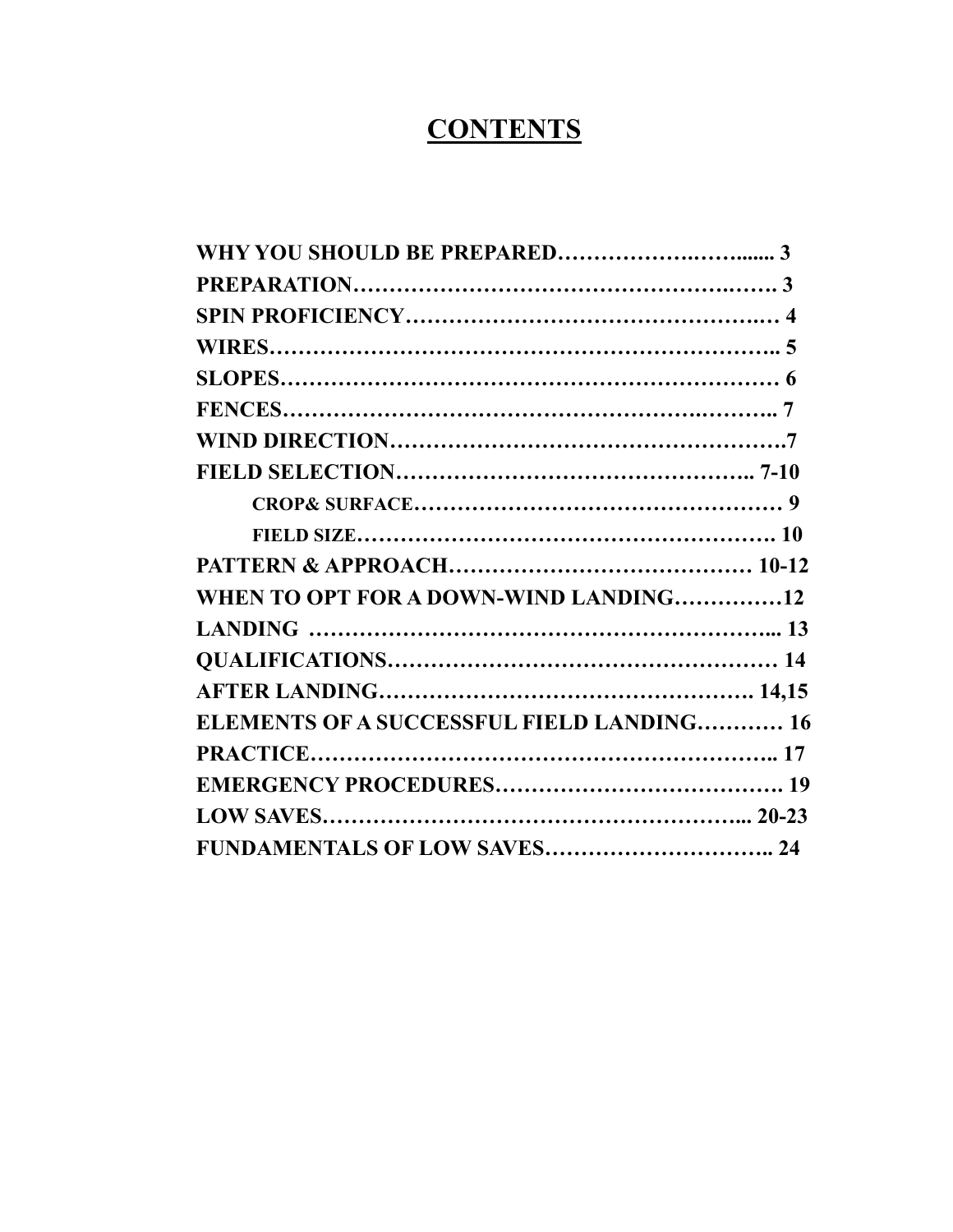#### **WHY YOU SHOULD BE PREPARED**

If you are a glider pilot, X-C or not, you should know how to safely perform a field landing.

Although you may not deliberately set-off cross-country, an off-airport landing is always a possibility when flying a sailplane. When flying locally, unless you always fly directly over the airport, there is the potential for misjudging the wind, or encountering excessive sink, thus finding yourself too low and too far away to get back to the airport. Selecting a field and landing safely, while there is still plenty of altitude to do so is much safer than attempting to stretch a glide to the airport with marginal height.

Even if you don't stray very far from home there is the chance of a rain or snow shower engulfing the airport, reducing visibility to below minimum. Selecting a field in the clear, rather than risking a landing in hazardous conditions at the airport is a much better option. Be especially vigilant of snow showers, they can be treacherous, reducing visibility to near zero in less than a minute.

*Many years ago we were selling our KA-6. A fellow showed up and said he was interested, could he fly it? We didn't see why not and gave him a tow. Just then a snow squall moved in. He disappeared and did not return. This was somewhat disconcerting, this fellow whom we had never seen before had vanished with our glider. An hour or so*  latter we got a phone call. He had taken the proper course of action and landed safely in *a field, in the clear 9 miles away.* 

#### **CONTEMPLATING CROSS-COUNTRY?**

There are many pilots who deprive themselves of the joys of cross-country soaring because of their anxiety regarding off-airport landings. This is needless and regrettable. Cross-country flying is really what soaring is all about. Of course, it is possible to venture away from home with minimal risk of landing out other than at an airport by using the method of "Airport hopping". Nonetheless, serious cross-country flying cannot be done without the occasional visit with a farmer.

#### **LEVEL OF RISK DURING A FIELD LANDING**

Unquestionably, landing in a farmer's field does entail a higher level of risk than landing at an airport, but with proper preparation it can be done with an acceptable level of risk.

#### **PREPARATION**

It's not possible to practice all the situations we may encounter on our field landings, but we can envision a lot of the problems we may be faced with, and in our mind work out how we would deal with them. This is a very useful exercise and I strongly recommend it. Also, read all available material on the subject. Learning from other peoples experience is a lot less trouble than learning from your own.

Fortunately, some of the flying skills and judgment needed for safety in outlandings can be practiced right at your home base. Take full advantage of those opportunities ― be prepared and stay safe. *(See page 17)*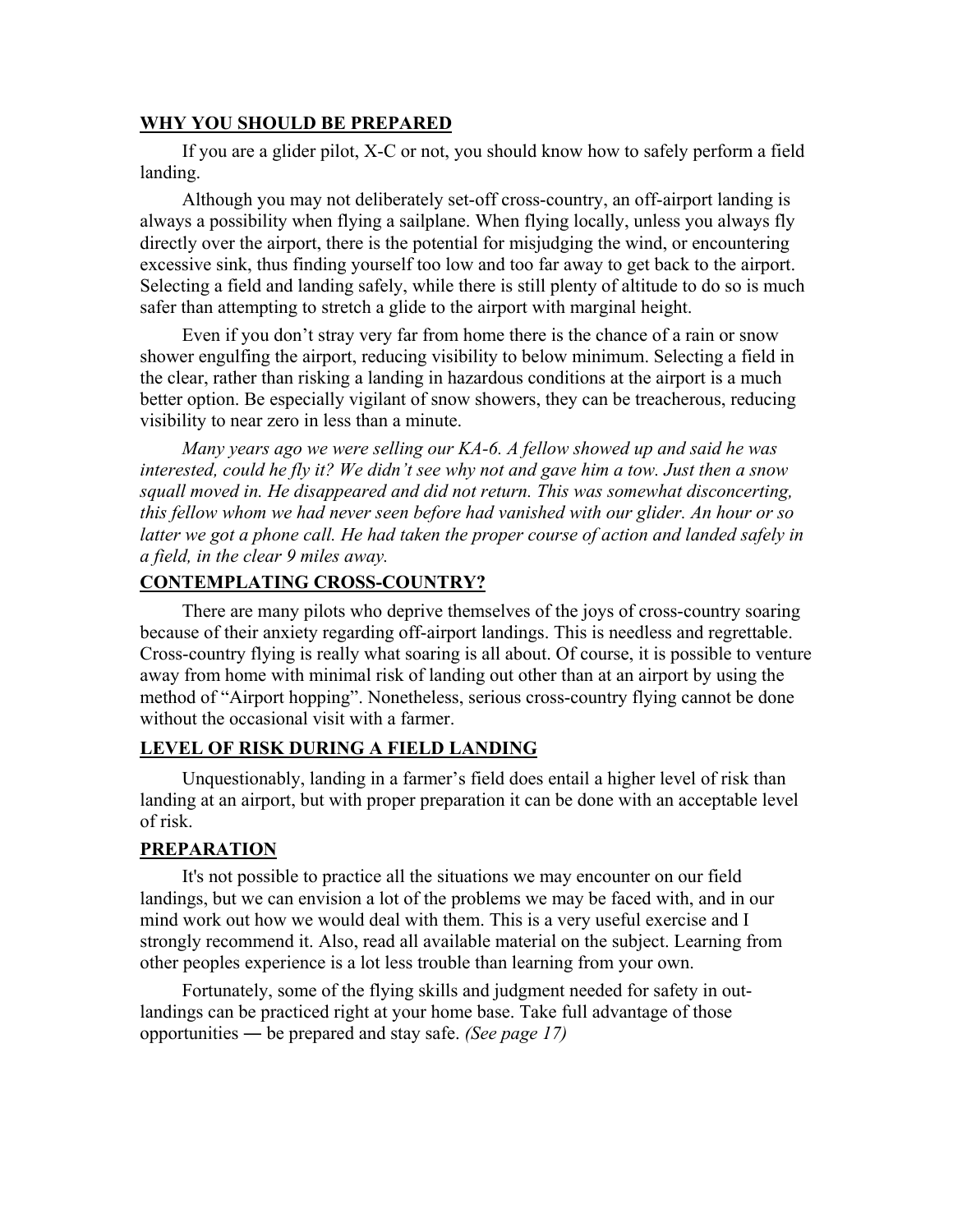#### **SPIN PROFICIENCY**

When the work load is at an unaccustomed high level, such as during an off-airport landing, that is the time you are most at risk of an inadvertent spin entry. You cannot afford to be ill prepared, recognition and correct control input must be intuitive. If you have to think about it, you will run out of time, recovery has to be intuitive.

Thorough spin training should be mandatory for all glider pilots, but to make the correct recovery procedure intuitive, spinning need to be practiced at regular intervals.

To be meaningful it is imperative that the training is done in a sailplane with similar spin characteristics as the sailplane you normally fly.

Spin training in a glider resistant to spinning, such as a Schweizer 2-33, is completely counter productive as it will only serve to demonstrate that spins are nothing to worry about. Gross miss application of controls will only result in a half hearted spin entry from which automatic recovery is instantaneous, regardless of control input. This sort of demonstration will lull the student into a state of complacency regarding spins, and leave him/her totally unprepared for the real thing. I do not know of any single-seat glider that will not enter a spin inadvertently, given the right conditions.

A significant portion of spin-ins occur during off-airport landings when a high work load diverts attention away from the task of flying the glider. No doubt many of those spin-ins are attributable to insufficient exposure to spins. Very few pilots recover from low level spins. So, practice, practice, practice ― don't become another statistic.

#### **THINKING AHEAD**

Your mind must always be ahead of the sailplane, e.g. "If the present course is maintained and the present conditions (sink rate, ground speed, etc.,) persist, where will I be, one, two, and ten minutes from now?" Unless conditions are 100% reliable, be sure a safe place to land is with reach.

Always remember you fly a glider with your head, not your hands. Never let the glider take you somewhere your brain didn't get to five minutes earlier.

#### **SERIOUS HAZARDS**

Now that I have told you how safely this can be done, I'll highlight the hazards. Thought I would cover this while I have your attention.

#### **The most dangerous hazards associated with off-airport landings are:**

- **WIRES**
- **SLOPES**
- • **FENCES**

**Learn to cope with slopes, avoid wires and fences, and chances of ever causing serious damage to the glider or yourself are minimal.**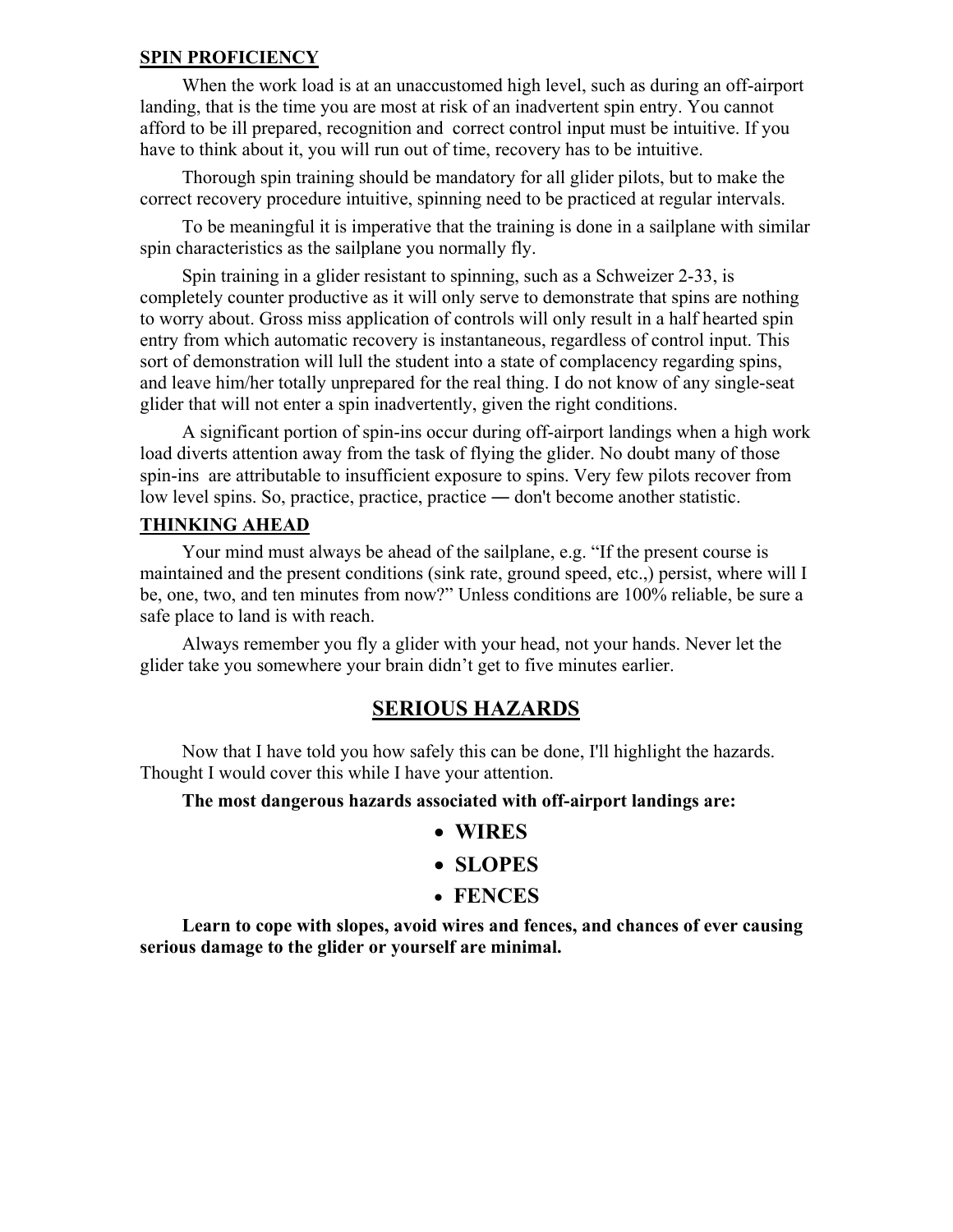#### **WIRES**

**Wires are by far the greatest hazard, and the most often cause of serious field landing accidents. Every so often, there will be wires on the approach which cannot be seen in time to avoid them ― wires, the invisible menace.** 

**When we look at wires from the ground they appear quite visible. So, what are we talking about, "The invisible menace?" The problem is that when we are in the process of landing we are not viewing wires with the sky in the background, but against trees, earth, crop, etc. which tends to camouflage wires very nicely, and when the angle of light is unfavorable they do indeed become invisible. To assure we never make an unpleasant discovery, we must pretend there are wires where they are likely to be, and make the pattern and approach accordingly.** 

*I have on several occasions skirted imaginary wires, and to my astonishment discovered them to be real ― after landing.* 

**There are likely to be wires:** 

- **Between two poles.**
- **Between a pole and a group of trees, or a single tree. It is not uncommon to find a telephone pole hidden by one, or a cluster of trees.**
- **Between a road and a house.**
- **Above any road.**
- **Going to any kind of a building.**
- **A narrow field with trees on one side and wires along a road on the other side, or a field with trees along both sides may have wires crossing anywhere along it's length. Avoid such fields if at all possible. The advice of landing well into the field is not applicable in these situations.**

**The safest assumption is to pretend there are wires around the entire perimeter of every field.** 

**When crossing the boundary of a field pretend there is a wire there, then fly the approach high enough to provide plenty of clearance. It is not advisable to fly under a wire or wires as there could be a wire half way up the poles.** 

Ι**f you must make your final approach over high tension power lines, be sure to allow for the thin ground wire above the power cables, which may not be visible. This thin wire can be as much as 20 ft. above the power cables. Beware, the heavyduty power cables will tend to focus your attention. The safest tactic is to make the approach above the height of the adjacent pylons.** 

**The best way to minimize the potential for having an unpleasant encounter with wires, is to pick a field out in open country, away from roads, trees and buildings.**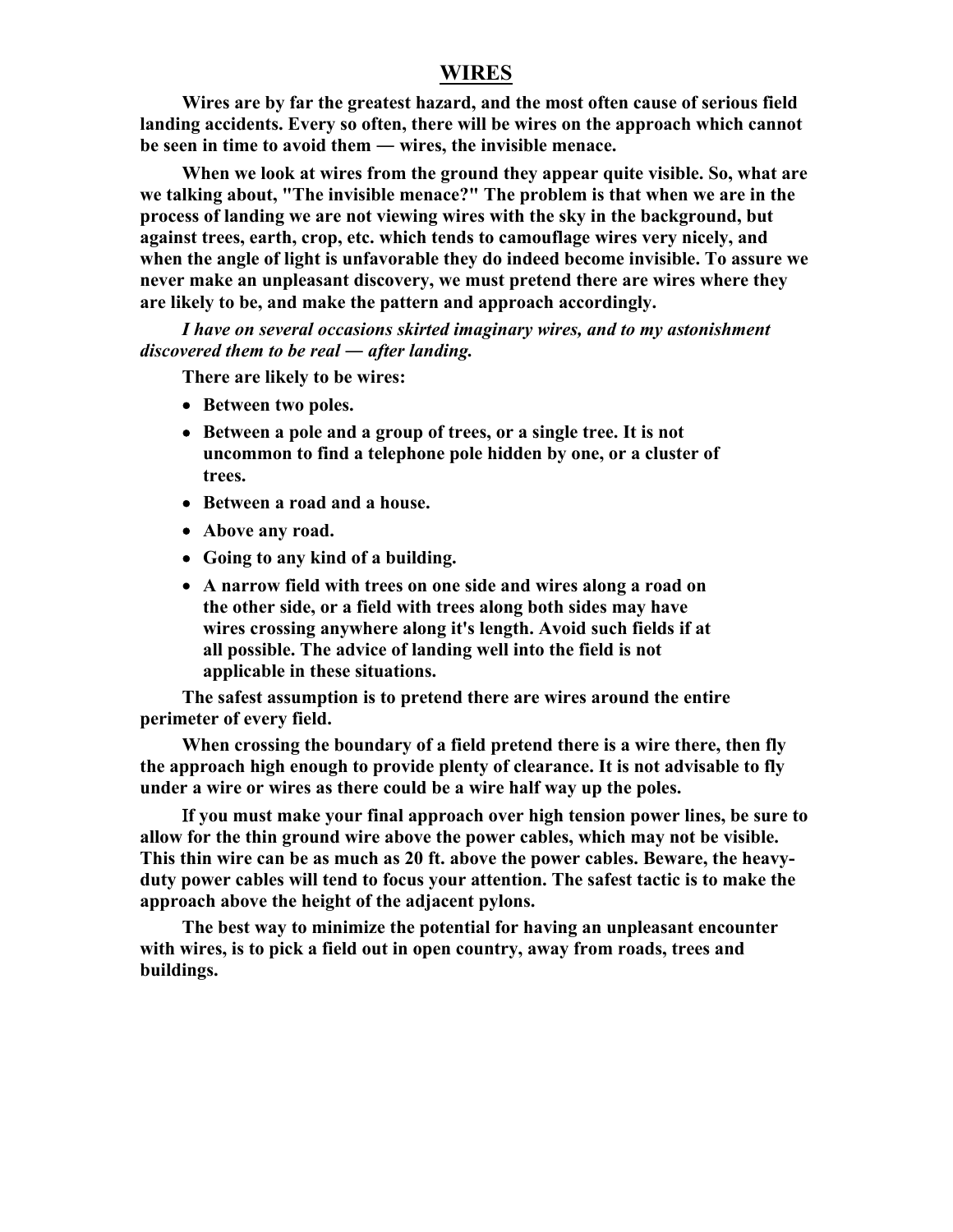#### **SLOPES**

**Obviously, the best way to deal with slopes is to avoid them.** 

**In our part of the country (The Finger Lakes Region in New York State) we pick fields in the valleys as the terrain on the high ground tend to be hilly. Fields in the valleys, for the most part, are reasonably flat and level, they also tend to be bigger. Furthermore, when selecting a field in a valley you will have more altitude available in which to find a thermal.** 

**As much as we try to avoid landing on a slope, there may come a time when there is no other choice. When flying directly above a field, slopes are undetectable. Fields should be viewed at an angle of 30° from the horizontal. When viewed from 30°, terrain features are considerably more evident. Flying directly above a field which you are contemplating landing in is a complete waste of time and altitude. In spite of viewing a field at an angle of 30°, any detectible slope will be steeper than you think, and too steep for a down-hill landing. You must land up-hill, regardless of wind direction.** 

**Landing up-hill is tricky business, and as with so many other skills we talk about, one that we don't have much opportunity to practice. Yet, it is imperative that we get it right, and the only hope to get it right is to be well acquainted with the proper technique and the pitfalls.** 

**Here are the fundamentals of an up-hill landing:** 

- **During an up-hill landing it is crucial to pick up extra speed on final so as to be able to fly up-hill parallel to the ground, prior to flaring. The main objective is to avoid flaring into the hill, people have sustained serious injuries from during this.**
- **The final should be started at the same place in the pattern as you normally do and at the same height (providing your normal height for starting the final leg is 300 ft,) then get the nose down to build up extra speed. What makes this maneuver even more challenging is that a strong illusion comes into play. When looking at an uphill slope on final, you will get a distinct impression that the glider is more nose-down than it is. Be sure to monitor the airspeed indicator.**
- **Go easy on the spoilers, chances are you may not need them at all. The speed will dissipate in a hurry once you start going uphill.**
- **Do not use landing flaps, doing so will make the pull-up somewhat mushy which is precisely what you do not need.**
- **Landing uphill, into a stiff breeze is especially demanding, having the additional challenge of coping with heavy sink due to curl-over, wind gradient and turbulence.**

**Landing across a slope is not advisable. However, you could be faced with a situation where there is no other choice. If you must land at ninety degrees to a slope, keep in mind that the glider simply will not fly straight with one wing down. Landing from a conventional, straight-in approach will most certainly result in a vigorous ground loop and a broken glider. The only hope is to make the final in a turn to match the slope — easier said than done. The touch down must be on the upward portion of the slope so as to avoid rolling down hill.**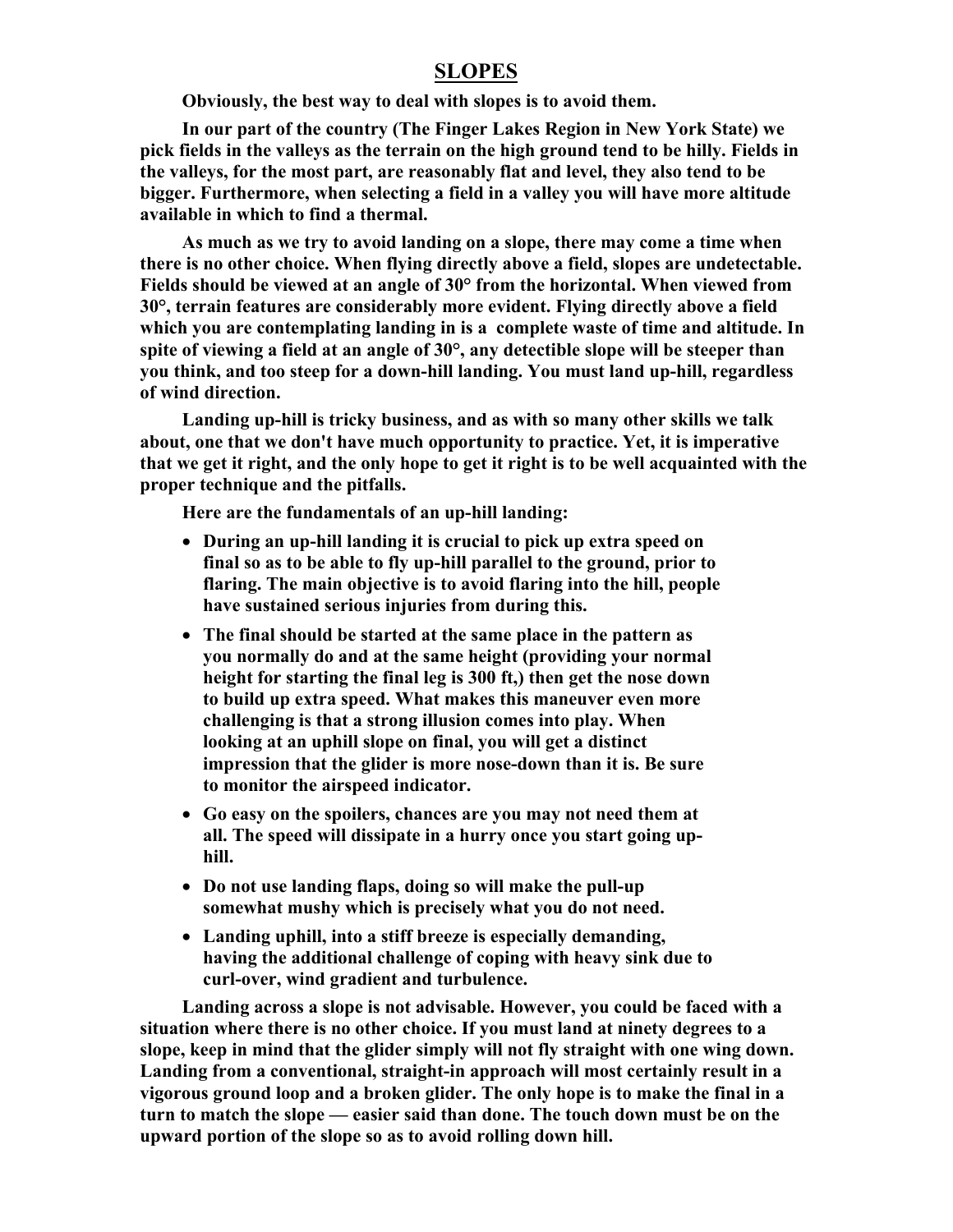#### **FENCES**

**We are not so much concerned with wooden fences or fences with wooden posts, not that we want to run into them, but because they are quite obvious and should be readily avoidable. The type of fences we are concerned with are the single strand electric fences with thin steel posts, they can literally be invisible and deadly. Not that I want to over dramatize the subject, but some unfortunates have been decapitated. To avoid ever encountering this hazard:** 

- **Never land or roll across two different crops.**
- **Never land or roll across the boarder of dissimilar textured surfaces.**

**A slightly different textured surface in one section of a field may indicate the presence of a fence. In many cases, such difference in texture is a result of grazing cattle having been confined to one section of a field by an electric fence – never cross such a boundary.** 

**If you are approaching a fence or other obstacle on the rollout, and you realize that you are not going to be able to stop in time, the best course of action will be to ground-loop the glider. Remember to push the stick forward to lift the tail off the ground at the same time as you put one wing down, this will prevent the fuselage from breaking.** 

**Life is simple. Eat, sleep, fly.** 

#### **WIND DIRECTION**

Check wind direction periodically during any flight. Knowing in which direction you will want to land will be one less thing you need to sort out when you get down to the level where you need to look for fields. Here are some means of checking the wind direction:

- Drift when thermalling is a good indication of wind direction and strength.
- Smoke is the best indicator, but there are not as many smoke stacks as there used to be.
- Pond or lake surface. A wind shadow (calm area) will be next to the upwind shore.
- Drift of cloud shadows across the terrain. Keep in mind that there often is a difference between the wind direction at the surface and at altitude.
- When hunting on a ridge, hawks tend to hover directly into the wind, making an excellent weather vane.
- Waves in high crops, or grass.
- The wind in a narrow valley between two ridges will be parallel with the valley in spite of the wind direction being at 90º to the ridge at the crest.

#### **FIELD SELECTION**

• Do not rely on small private airports.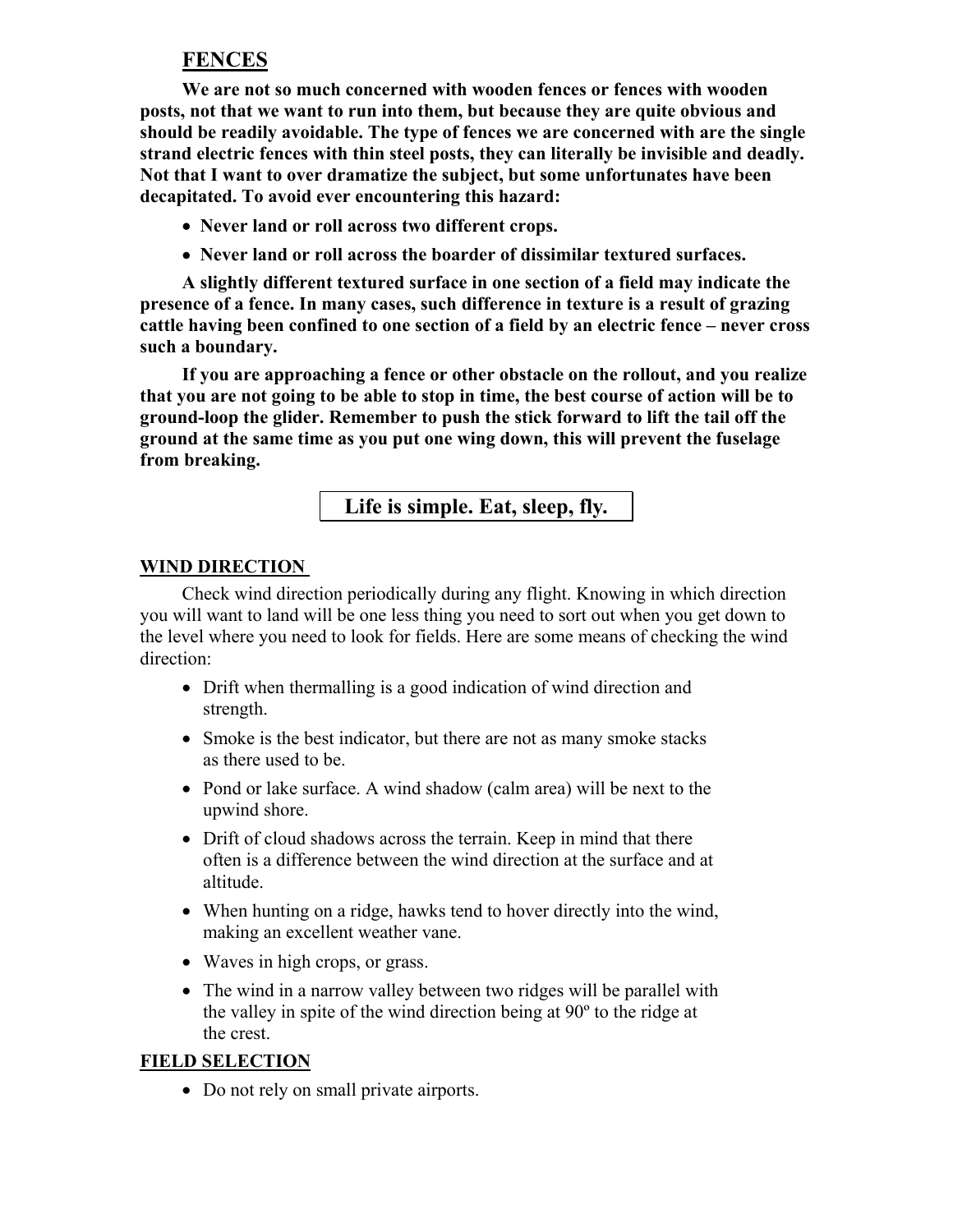The width of a mowed runway of a small private strip is often only wide enough for a tricycle landing gear, but too narrow for a glider with a 50 ft wing span. If there are fully grown corn, or fences on both sides, you will be in big trouble.

There is a certain amount of risk in relying on a landable waypoint in your GPS, unless you are familiar with it. Supposing you are at about 1,500 ft, and it looks like you will be needing a place to land. You dial-up landable waypoints. Sure enough, there is one a mere 6 miles away. You arrive with 500 ft in hand. "Oh shucks! Too narrow. Now what?"

- A cut hay field is the optimum choice.
- Use visual judgment not the altimeter.
- Be conscious of the terrain at all times.
- Look for a group of fields when down to 2,000 ft. Never rely on a single field in the midst of hostile terrain, always have some options.
- Retrieve convenience should never be considered when selecting a field. Always select the best and biggest field within reach regardless of convenience of roads, gates, restaurants, bars, etc.
	- 1. There are enough prerequisites to be met when selecting a field, no need to add any more.
	- 2. If the farmer can get his equipment into the field to cultivate it, you can get the sailplane out.
	- 3. Never compromise your choice of field for the sake of an easy retrieve. Even a ten hour retrieve is insignificant compared with a damaged sailplane.
- If spotting a high-tension wire pylon, look for the others. You want to be sure you know where they are.
- At 1,500 ft, turn the radio off.

The radio will not help you to land or stay up, and those are the only two things that matter. Even listening to the radio is distracting. Getting low away from home is the most stressful situation you are likely to encounter in your soaring career, and the tasks at hand will require your undivided attention. *(See page 22)* 

- A field must be selected by 1,200 ft.
- Once a field has been selected, do not change your mind.

Once a field has been selected, stick with it. This is not the time for indecision. On closer scrutiny you may discover some obstacles or troublesome features you did not notice earlier, but your best course of action is to make the best of it. Do what needs to be done to accommodate whatever difficulties you may be faced with. Trying to find an alternate field at this stage would be inviting disaster, this is not the time to change your mind. From 1,000 ft you only have about one minute until it is time to start the pattern.

• Once a field has been selected, you can consider it your base of operation and look for lift, but be sure you can reach the I.P. with comfortable altitude.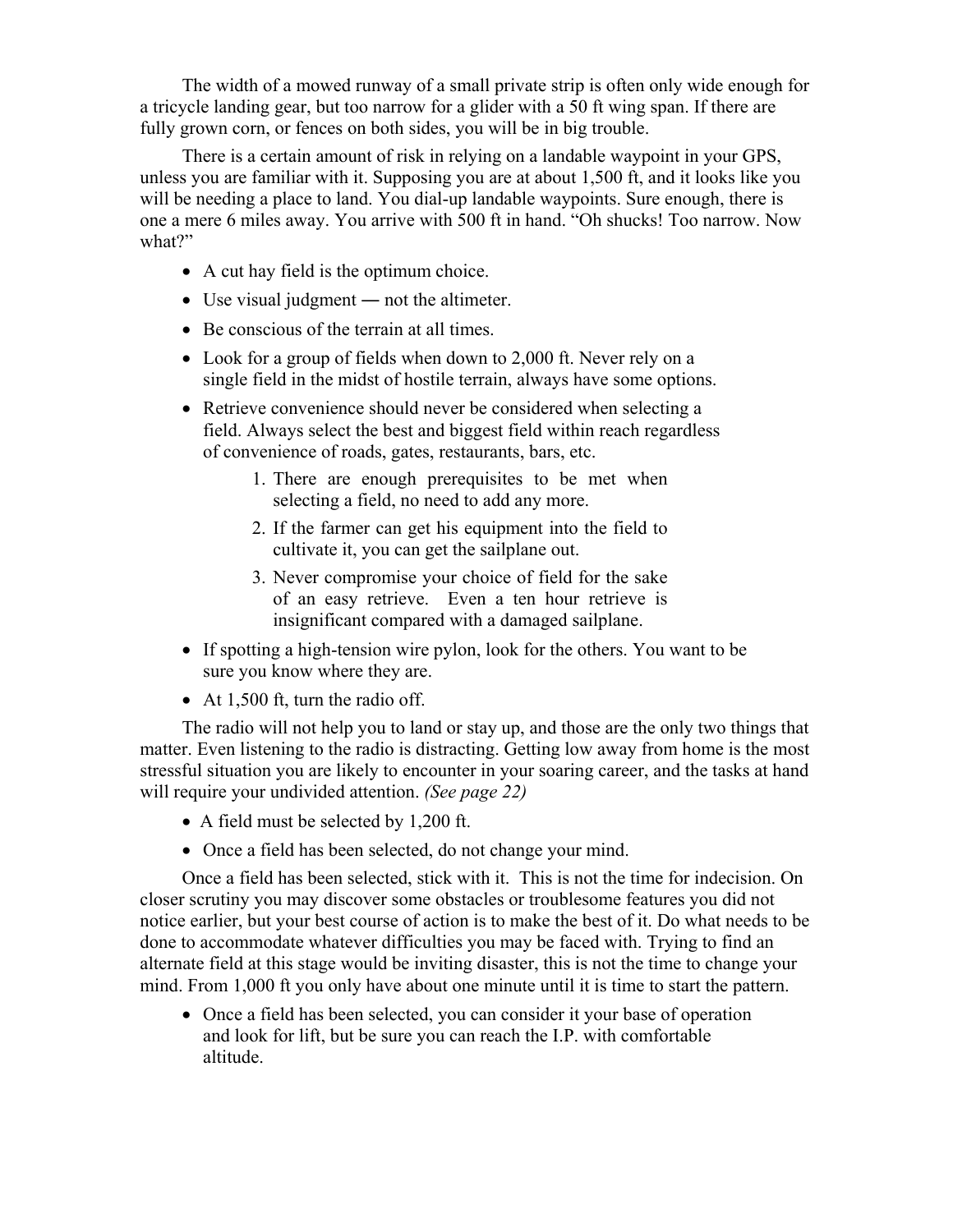• On your first few off-field landings do not attempt to prolong the flight below 800 ft. Once you reach that level consider the flight over and concentrate on the field and making a safe landing. Thermalling low over unfamiliar territory, with minimal experience is definitely not advisable.

#### **CROP & SURFACE**

- A freshly mowed hay field (without haystacks) should be your first choice.
- Low crops may be O.K. Land parallel with the furrows between the plants. If you cannot see any ground between the plants, or you can see wind waving the crop, it is too high.
- High crops should be avoided, especially fully grown corn.
- If you must land in high crop, pretend the top of the crop to be ground level, and flare accordingly.
- Cultivated fields (raked) or freshly seeded fields will be soft, but the advantage is that all rocks and holes are readily visible.
- Plowed fields with deep furrows should be one of your last choices, in other words, when desperate.

However, should you have gotten yourself in a bind and wound up in an area where all the fields within reach are too small, a plowed field may save the day, as the roll-out will be extremely short. The question whether to extend the gear or not is debatable. One claim is that an extended gear offers more protection for the pilot. On the other hand, an extended gear may cause damage to the under carriage and will bring you to a stop very fast exposing the glider to high "G" loads.

• Use pastures only as a last resort.

Pastures are a poor choice, not only because they are probably not cultivated, but animals can be a real problem. Horses are unpredictable and may get excited. Cows are curious, difficult to keep away from the sailplane and likes to eat it. If you must leave the glider surrounded by cows, leave the radio on with the squelch turned off and the volume up, they don't like noise. If there is a single cow in a field, it's probably a bull.

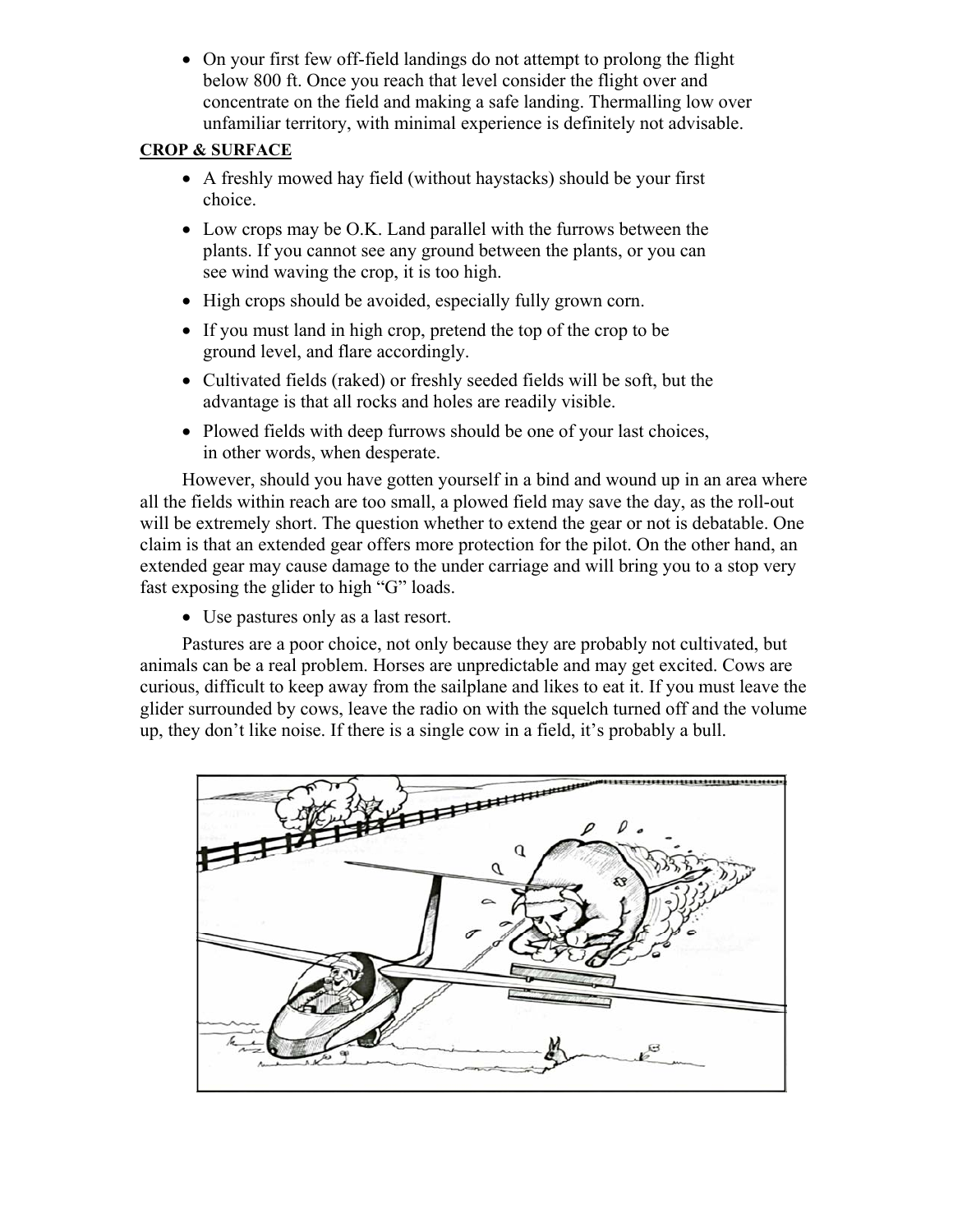#### **FIELD SIZE**

- As a rough idea, if there are no obstructions on the approach, 500 ft. may be adequate, but if you need to clear 70 ft. high trees, you will need about 1,000 ft. and if your speed control is less than perfect you may need more. But adequate size depends on a number of factors, such as:
	- 1. Slope.
	- 2. Wind direction and strength.
	- 3. Obstructions.
	- 4. Type of surface.
	- 5. Type of sailplane.
	- 6. Level of skill and experience.
- Another glider in a field may not necessary mean it's suitable for you.

*It was a national contest and a lot of us were coming back to earth in the same area. A fellow competitor had landed ahead of me and invited me to join him, but I declined. The field had been more than adequate for his ASW-20 but there was no chance of me squeezing in there with my heavy Schueman Libelle, with it's ineffective dive brakes.* 

- Your best bet is to pick the biggest, flattest field within reach.
- Visual illusions:
	- 1. A narrow field will appear to be longer than it is.
	- 2. A wide field will appear to be shorter than it is.
	- 3. A long field will appear to be narrower than it is.
	- 4. A short field will appear to be wider than it is.
	- 5. If you have been low for a while, all fields will appear to be bigger than they are.
- A longer field is needed if there is a lot of wind and turbulence.

When the wind is at 20 kts or more, you need plenty of speed throughout the pattern, right down to the round-out and hold-off. Consequently, you will need a little longer field than you normally would.

#### **PATTERN AND APPROACH**

• A conventional pattern during any field landing is paramount.

Just because you are away from home, and the critical gaze of your fellow club members don't get the idea that you don't need to worry about a pattern. A proper pattern is more important during a field landing than at the home base.

If you ever make a straight-in approach to a field and it doesn't scare you half to death, you don't understand the problem.

This is not the time for the type of pattern we see from time to time, where the down-wind leg is much too close and too low such that the base leg is replaced by a 180 degree turn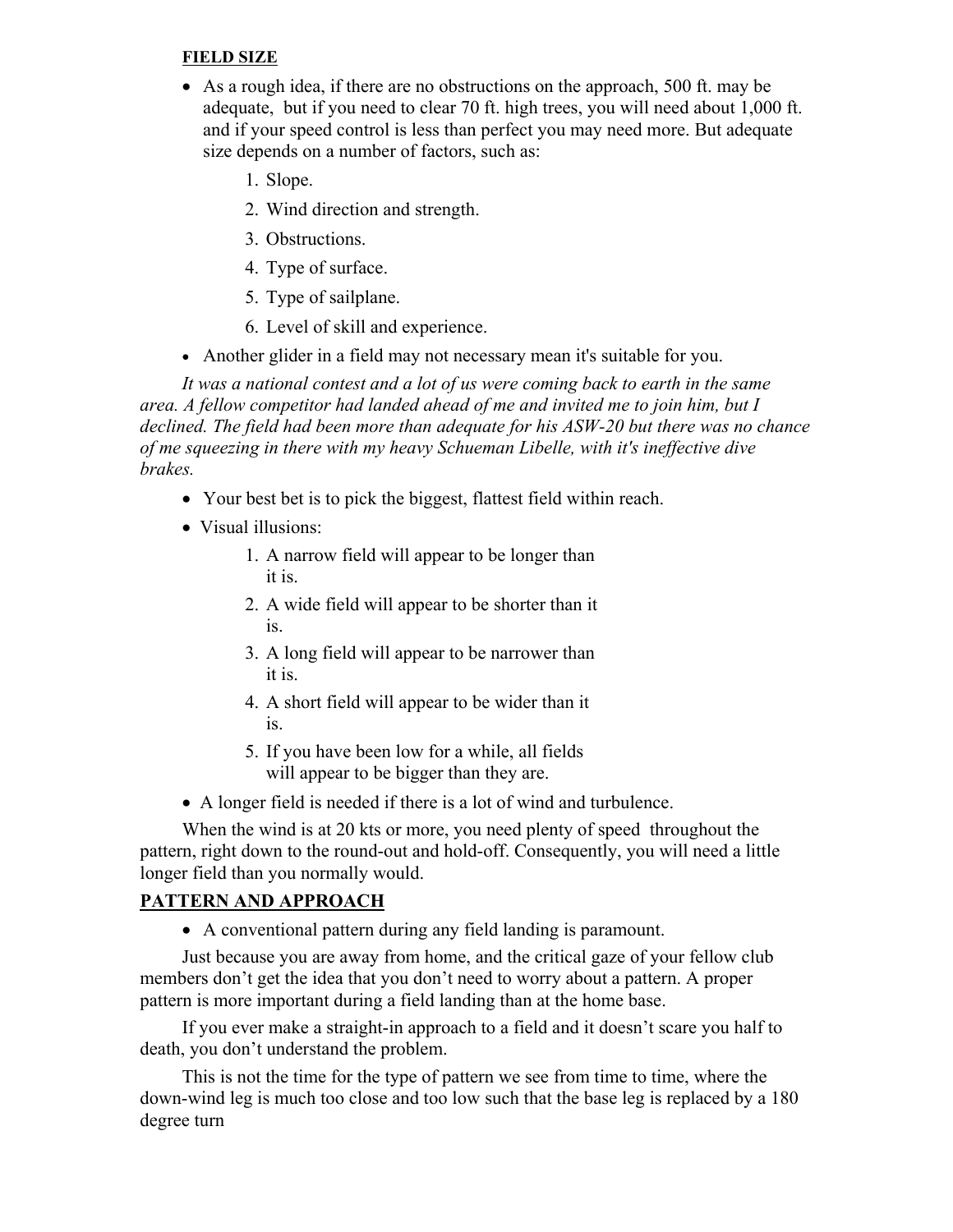from the downwind leg onto final, and the final leg is virtually obliterated as that final turn is completed at a mere 50 ft — this is known as a 'button-hook' pattern.

It's a good idea to get in the habit of making proper, well defined patterns with the downwind leg adequately spaced to allow for a proper base leg and high enough to enable you to start the final leg at about 300 ft, positively no less than 200 ft. The pattern can be either right-hand or left-hand whatever is optimum, pending wind direction and terrain. If there is a crosswind component, make the base leg into the wind, if there are tall obstructions on one side fly the downwind leg on the other.

• Do not start the downwind leg too high.

Some people have the idea that starting a little higher is better, but it isn't. If the correct altitude is 700 ft, then 1,000 ft is simply wrong. A correctly spaced, downwind leg is a critical element for a safe field landing. This is the only chance to scrutinize the field for rocks, holes, etc. so as to select a touch-down and roll-out area, and you'll be surprised how much detail you are going to miss from just a few hundred feet further away. Starting too high will also get you out of position for the rest of the pattern. Maintain proper distance during the down-wind leg so as to better evaluate the field and to leave plenty of room for a well defined base-leg.

• Don't rush the pattern.

Your first land-outs are likely to be a stressful experience and you may feel an urge to get it over with. Don't worry, the glider will come down in due time.

- Plan to land well into the field. *(For exception, see page 5)*
- If possible avoid making the approach over tall obstructions.
- If landing on a hill when the wind is 15 kts. or more, expect plenty of turbulence, and strong sink at the brow on the downwind side; do not extend the downwind-leg beyond the brow.
- Good speed control is imperative.

Do not confuse a low energy landing with a pattern flown at minimum airspeed. There is a lot of impetus on low energy landings. While it is true that modern gliders are slippery and we need to be extra careful concerning speed control, it is not advisable to fly the pattern at minimum speed. Always increase the speed in the pattern. You may be at the proper position and altitude, but if your airspeed is marginal the situation can deteriorate in a hurry should you encounter some heavy sink. With a little extra speed you are better prepared to cope with the unexpected.

The accidents which are caused by excessive airspeed are attributable to loss of speed control. To my knowledge no one has crashed because of approaching at an extra 5 or 10 kts. Be sure your speed is adequate to cope with the prevailing conditions, such as wind, turbulence and wind gradient. Select a speed that will make you feel comfortable and in full control. If it's an exceptionally short field, minimal speed may be necessary on the final leg.

• If too high on base leg use the 'Reverse Pattern Technique.'

If you should find yourself hopelessly too high as you are about to turn onto final, implementation of the 'Reverse Pattern Technique' will save the day.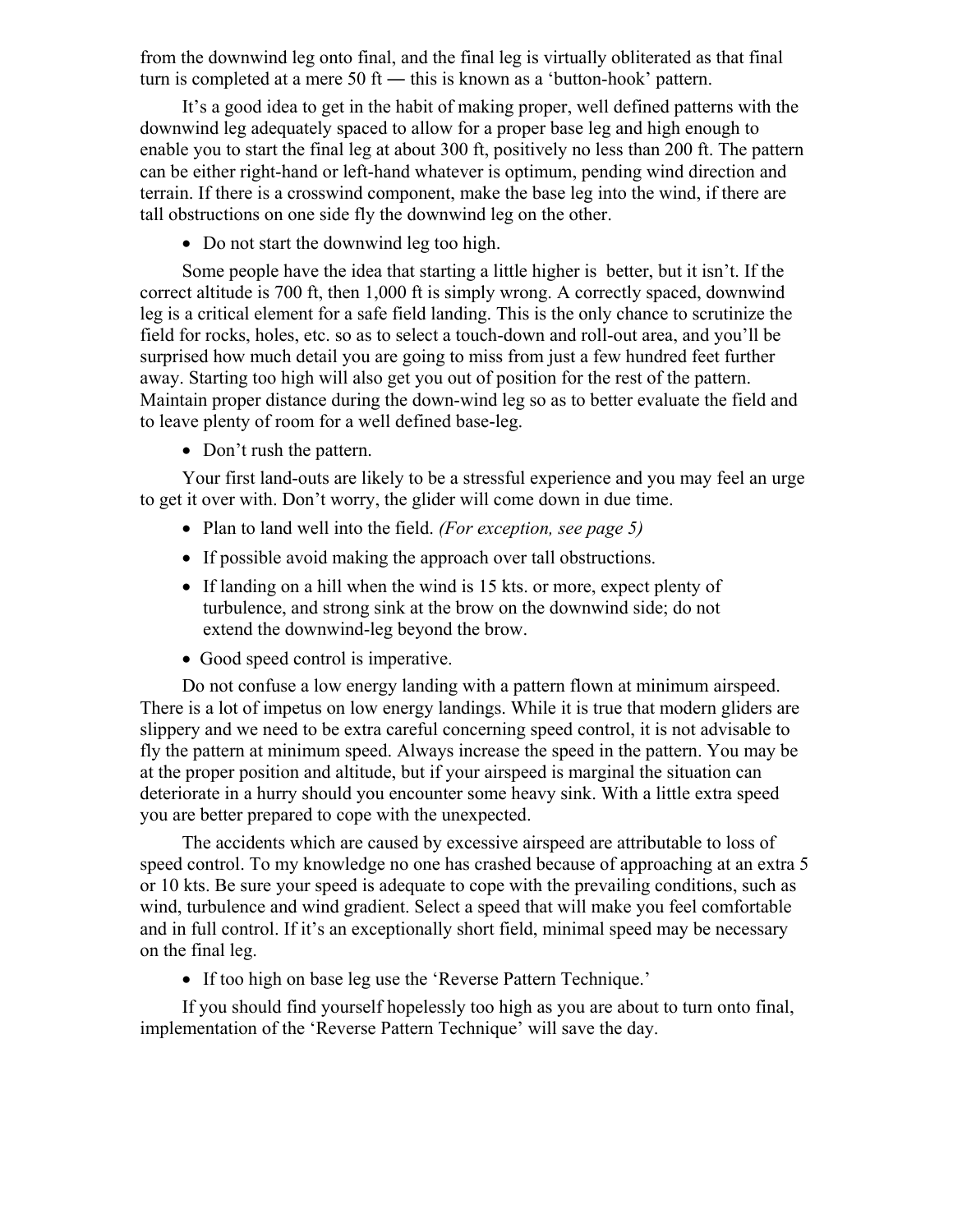Accidents due to overshoots are rare. Nevertheless, they do occur from time to time, which is a shame as they can easily be avoided. "Ah! This will never happen to me," you may say. It's not as unlikely as you think. Supposing, on one of your first cross-countries you are committed to a rather smallish field, you are surrounded by unfamiliar terrain and perhaps you have not been practicing landing without reference to the altimeter as often as you should have. Also, there is a tendency to be conservative and fly the pattern a little higher than normal during you first field landings and there you are ― much too high. What to do?

The worse action you can take is to make a 360 degree turn, as it is difficult to predict the loss of altitude, and there is a real danger of becoming disoriented, especially in strange surroundings. Never lose sight of the field when in the pattern.

With the 'Reverse Pattern Technique' you can salvage the situation without stress or strain. You simply continue the base leg to the other side of the pattern while edging slightly further back so as to make room for a '180' which will lead you on to a perfectly normal base leg from the other side. During this entire maneuver you can apply spoilers as required while constantly keeping the landing site in full view.

If you are not familiar with this 'Reverse Pattern Technique' talk to an instructor, it may come in real handy some day.

• Landing diagonally across a field to increase the length of the landing area.

Providing the surface is suitable, if the field is short but wide, landing diagonally across the field will add considerable distance to the landing area. In a field 300 ft wide and 500 ft long, a diagonal approach and landing will add approximately 100 ft. Be sure to "clock" the pattern around to match the direction of the approach.

• Be flexible.

Although a standard pattern is important we must also be flexible. Supposing, while on the down-wind leg you notice the field has an undulating surface with 10 ft high crests, 50 to 100 ft apart diagonally aligned with the field. The prudent thing to do, irregardless of wind direction, will be to clock the pattern around such that you will be landing in line with and on top of one of the crests.

If you are short of altitude do not insist on a full pattern. In those situations the prime objective becomes to plan your flight such that the turn to final will be no less than 200 ft.

• Lower the gear.

If the sailplane is equipped with a retractable wheel, don't forget to lower it. This should be done at the same place in the pattern as you normally do, e.g. when entering the down wind leg. Then check it when on base.

#### **WHEN TO OPT FOR A DOWNWIND LANDING**

When the wind is light it may be advantageous to land downwind.

- As stated previously, if landing on a slope you must land uphill no matter what the wind direction is, whether the wind is minimal or otherwise.
- It may be better to land downwind with no obstructions on the approach than into the wind over tall obstructions.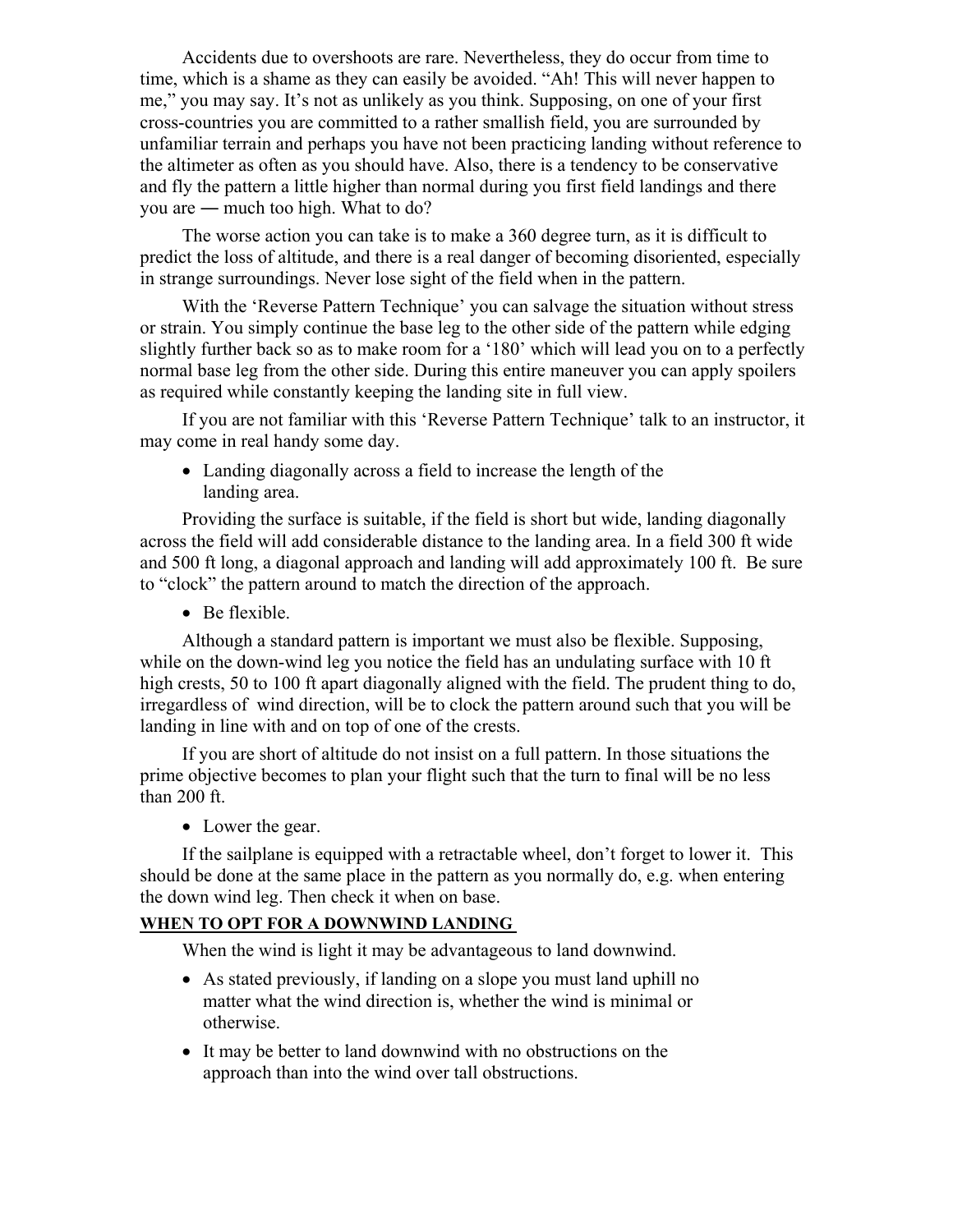- It may be a better choice to land downwind in a quality field than into the wind in a marginal one.
- If you are landing close to sunset do not land into the sun, regardless of wind direction, you will not see much of anything if you do. Fortunately, by that time there is seldom much wind.

On downwind landings there will be a significant increase in ground speed versus an into-the-wind approach, even in light winds. Prepare for a longer final by placing the base leg further back, so as not to get cramped.

#### **LANDING**

• Direction of landing.

The decision should be yours and yours alone. Another glider may have landed shortly before you got there, but don't let the direction in which that glider is pointed influence your decision making.

*Years ago I made a field landing during a contest. The field wasn't the greatest and the landing resulted in a 180° ground loop. Another pilot arrived and did the same thing, so we were both sitting there facing in the opposite direction from which we had come. A third pilot prepared to join us. He assumed we had landed in the direction in which we were aimed and approached accordingly, going through some wires at the other end, ripping off the undercarriage. Of course, he blamed us for leading him astray.* 

- Be sure to stick with the touch-down and roll-out area you selected while on the downwind leg.
- Good speed control is imperative.

Be sure to maintain whatever airspeed you have determined to be optimum for the conditions, all the way to the round-out and flare.

• Always do a complete flare on every landing.

Since energy is proportional to velocity squared, even a small difference in speed at touch-down makes a significant difference in kinetic energy. Assuming a glider with a stalling speed of 40 kts landing at 45 kts. The extra 5 kts of speed would result in 26% additional energy to be dissipated upon contact with the ground. This number would go up to 56% if the glider was forced on the ground at 50kts.

If landing in high crop, be sure to flare completely above the top of the crop as if the top of the crop was the ground. If you are flying a sailplane with spoilers on the undersurface of the wing (fortunately, there are not too many of those left,) close the spoilers just as the glider is about to settle. If you do not retract them, inevitably the spoiler on one wing will contact the crop before the other, causing a vigorous ground loop. If you are flying a glider equipped with flaps, leave them in the zero position if possible.

• Once on the ground, apply full wheel brake.

Immediately after touch-down, apply the wheel brake to shorten the roll-out as much as possible. The longer distance you roll, the greater are the chances of encountering rocks and holes. Don't try to be clever and role up to the gate for convenience, it won't look very clever if you roll in to a hole and wreck the landing gear.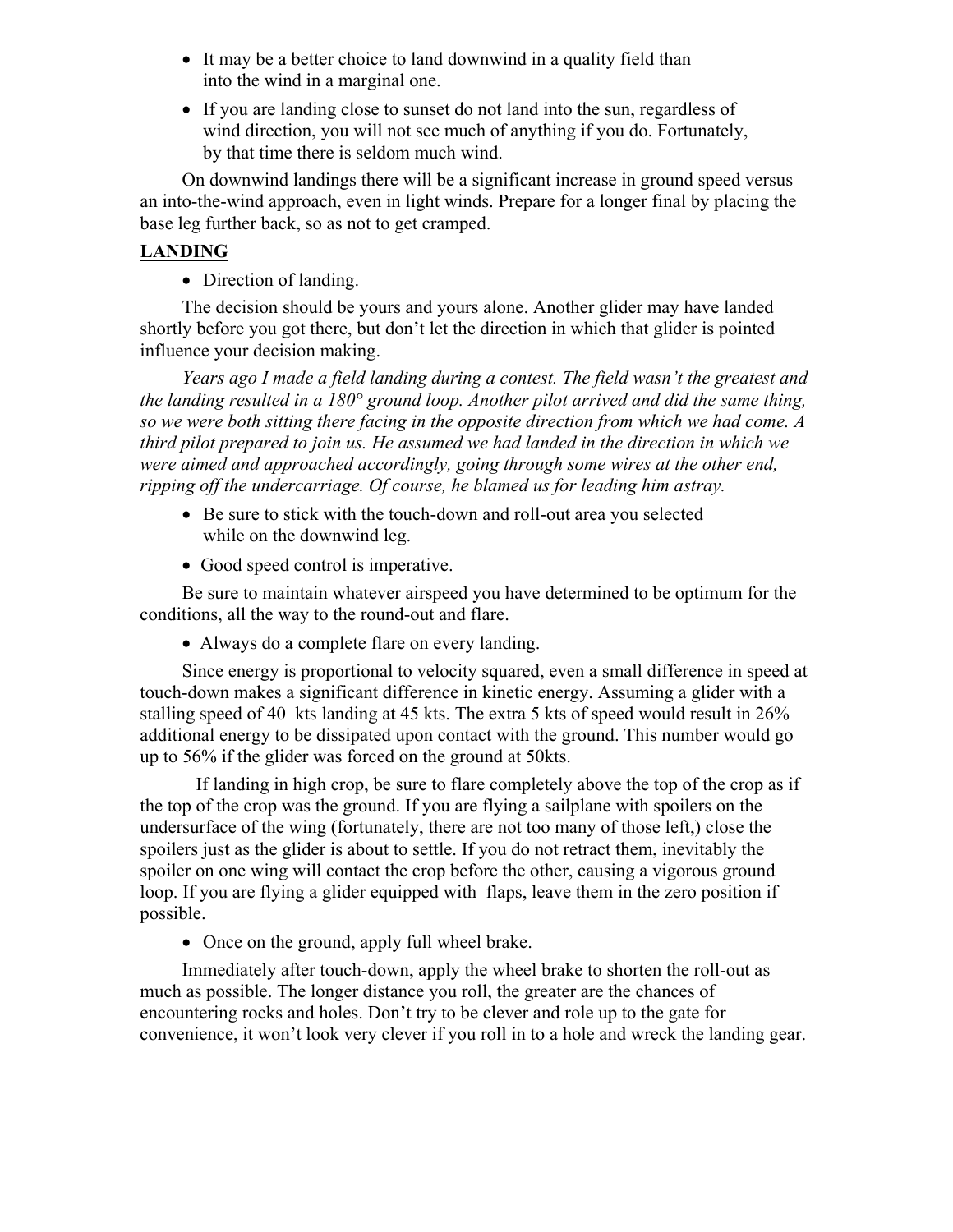• Forgot to lower the gear?

If you realize you forgot to lower the gear as you are about to flare ― leave it alone. Attempting to extend the gear at that point in time can easily lead to pilot induced oscillations and a broken glider. It is next to impossible to cycle the gear with one hand and remain totally steady with the other, and any slight twitching of your "stick-hand" will result in P.I.O.s. Worse, if you didn't succeed in getting the gear down and locked you will be more susceptible to injury. On the other hand, a smooth and gentle landing on soft ground, with the gear up is likely to cause very little damage, if any.

#### **QUALIFICATIONS**

 So when will you be ready to tackle off-airport landings? Aside from being thoroughly familiar with the content of this booklet you need to be comfortable with the glider you are flying. There are no set minimum hours, it is the number of flights that counts. If you recently have moved up to a new type of glider a good rule is, 10 flights before going cross-country. Another factor to take into consideration is the difference in flying characteristics between types. Once you get into the higher performance gliders, the handling between types is very similar and the 10 flights rule may be overly conservative. The bottom line is, don't go cross-country until the task of flying and landing the glider is intuitive.

#### **AFTER LANDING**

• If you have landed at a private strip be sure to move the glider out of the way immediately so as not to block the runway.

*During a Region III contest a competitor landed at a small private strip, abandoned his glider in the middle of the runway and left to make a phone call. The owner came back from a trip, was not able to land at his own airport and had to land someplace else.* 

*This little airport is used extensively by the local glider pilots. We are very fortunate in having such places with friendly owners to resort to when the need arises, but let's not test their tolerance. We must be courteous and considered to the owners, or these oasis may not be available to us in the future.* 

 If you are flying in a contest and have landed in a farmers field, there is a good possibility that if you can't stay up, there may be others with the same problem and you may get company. Before doing anything else, move the glider off to the side.

- Keep in mind that you *are* trespassing.
- If landing in a field with crop, next to a busy road, try to keep spectators out of the field as they can cause considerably more damage to the crop than your landing.
- Always contact the owner of the field if possible.
- If there may be a question of crop damage, take pictures of the landing path to defend any potential insurance claim.
- Be courteous, and respect the farmers property.

 Ask the farmer for the best way of getting the sailplane out, and to get his permission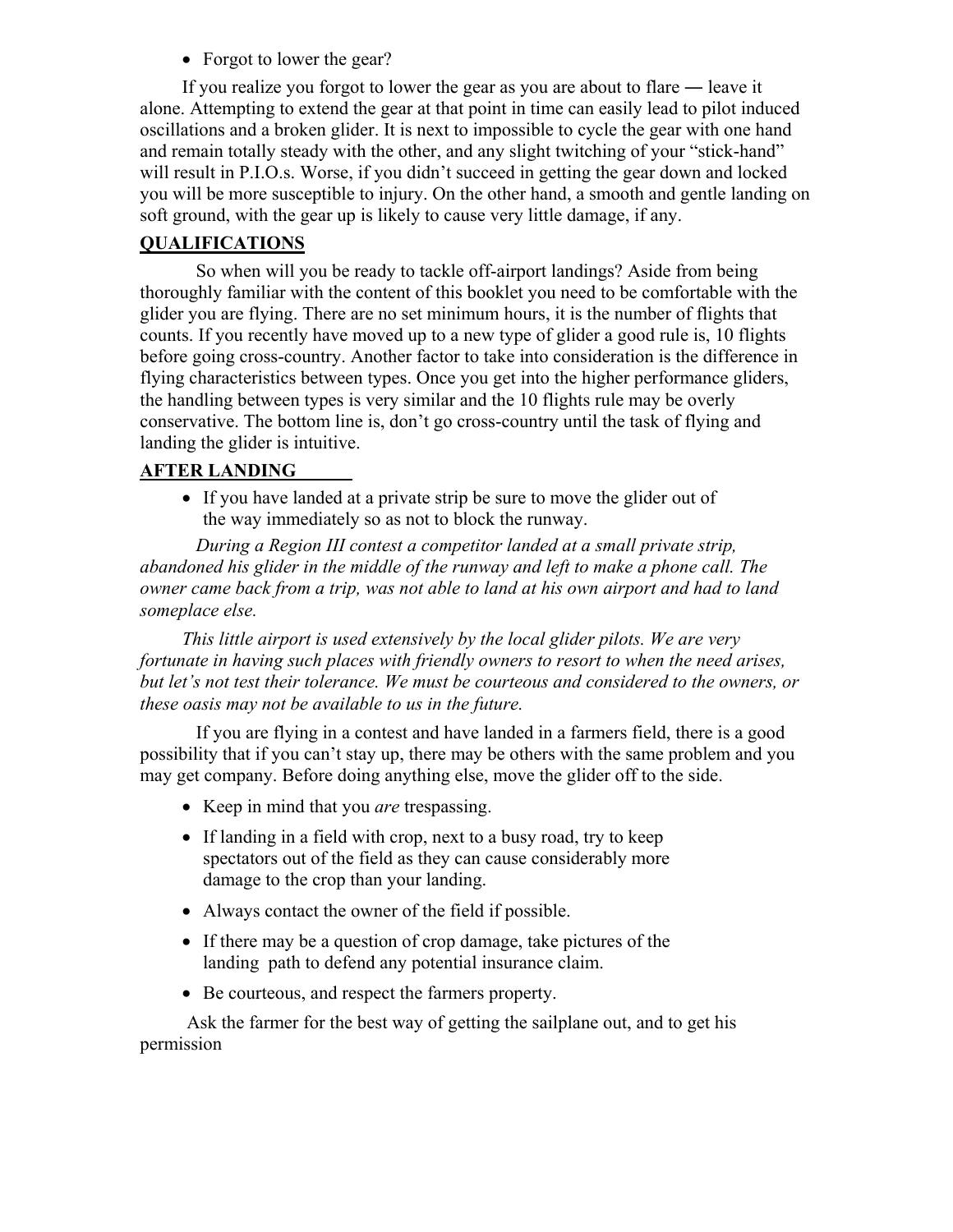before driving the car and trailer into the field. If you cannot locate the owner and there is crop in the field, do not drive in there, use some other means of getting the glider out.

*I landed once on an Amish farm in Pennsylvania and I was puzzled over the cold reception I was getting from the otherwise friendly appearing farmer. Come to find out, a glider pilot had landed on his property some ten years before. that pilot had driven his trailer through a field of crop without bothering to ask permission. The memory of that pilot's crude behavior was quite vivid even after ten years. I did finally manage to convince my host that all glider pilots do not necessary behave in the same manner.* 

• Prior to making the phone call, write down the directions to be sure they are complete and clear. Also, it is crucial to include the telephone number of the people you are with – enabling the crew to contact you in case they have any problems.

At first the farmer may very well view you as a rich city playboy (which may be entirely true) who has landed his expensive toy (also true) on his humble plot of land with complete disregard for other peoples property (hopefully, not true.) Here are some suggestion as to how you may conduct yourself to win him over:

- Be polite and courteous. Be sure to show appreciation for all his help including the use of his phone and don't forget to pay for the call.
- Impress upon him how fortunate you were that his field was there, enabling you to avoid a crash, and how happy you are not to have caused any damage.
- Emphasize how, in these rare emergencies, we always strive to avoid landing in any kind of crop.
- Show an interest in his farm. Ask questions and talk less about yourself.
- Take pictures of him, his family and kids next to, or in the glider.
- Don't forget to get his address so you can mail him copies of the pictures and perhaps a soaring calendar at Christmas to show your gratitude.
- Remember you are an ambassador for the soaring movement.

The manner in which you conduct yourself will be a reflection on all glider pilots. A discourteous pilot will make a lasting impression on the locals, and future visiting glider pilots will be treated accordingly. You may have had a bad day but don't take it out on the farmer.

# **A superior pilot is one who stays out of trouble by using his superior judgment to avoid situations**  which might require the use of his superior skill.

Arne J. Boye-Moeller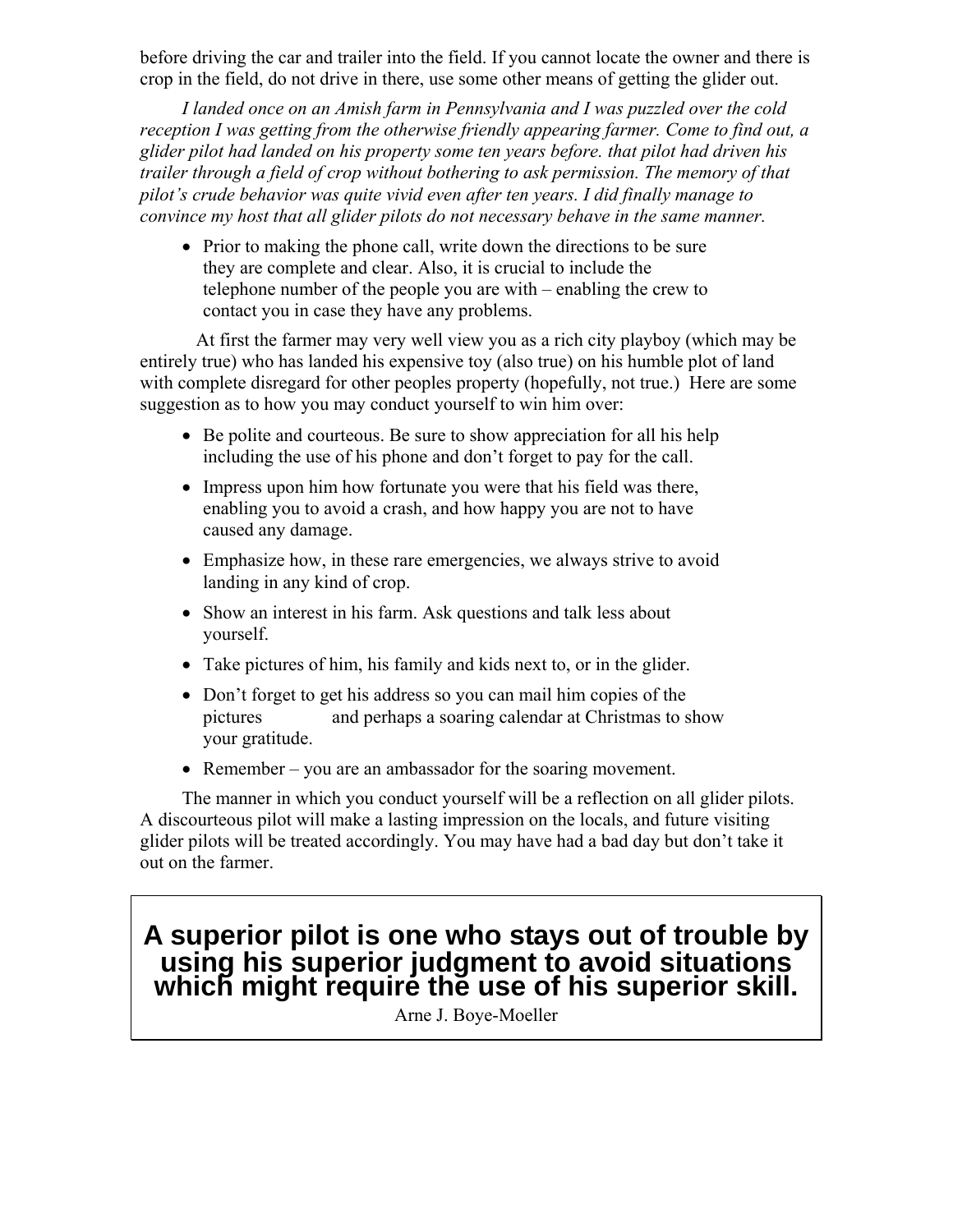# **ELEMENTS OF A SUCCESSFUL FIELD LANDING**

- **RADIO OFF.**
- **EARLY DECISION TO LAND.**
- **VIEW FIELDS AT ABOUT A THIRTY DEGREE ANGLE.**
- **PICK THE BIGGEST AND FLATTEST FIELD.**
- **DISREGARD CONVENIENCE OF THE RETRIEVE.**
- **BE SURE SLOPE IS TOLERABLE AND LAND UP HILL.**
- **SUITABLE SURFACE, LOW OR NO CROP.**
- **TALL CROP, LAND ON TOP.**
- **ALLOW FOR WIRES AND FENCES.**
- **BE HEEDFUL OF THE AIRSPEED.**
- **AVOID LAST MINUTE INDECISION.**
- **WELL DEFINED PATTERN, RIGHT OR LEFT HAND.**
- **BE DISCIPLINED, YET FLEXIBLE.**
- **SELECT A SPECIFIC TOUCH-DOWN AND ROLL-OUT AREA.**
- **LAND WELL INTO THE FIELD.**
- **FULL FLARE.**
- **SHORT ROLL-OUT.**

# I would rather be in my glider<br>And think about God,<br>Than be in church and think about my glider.

Arne J. Boye-Moeller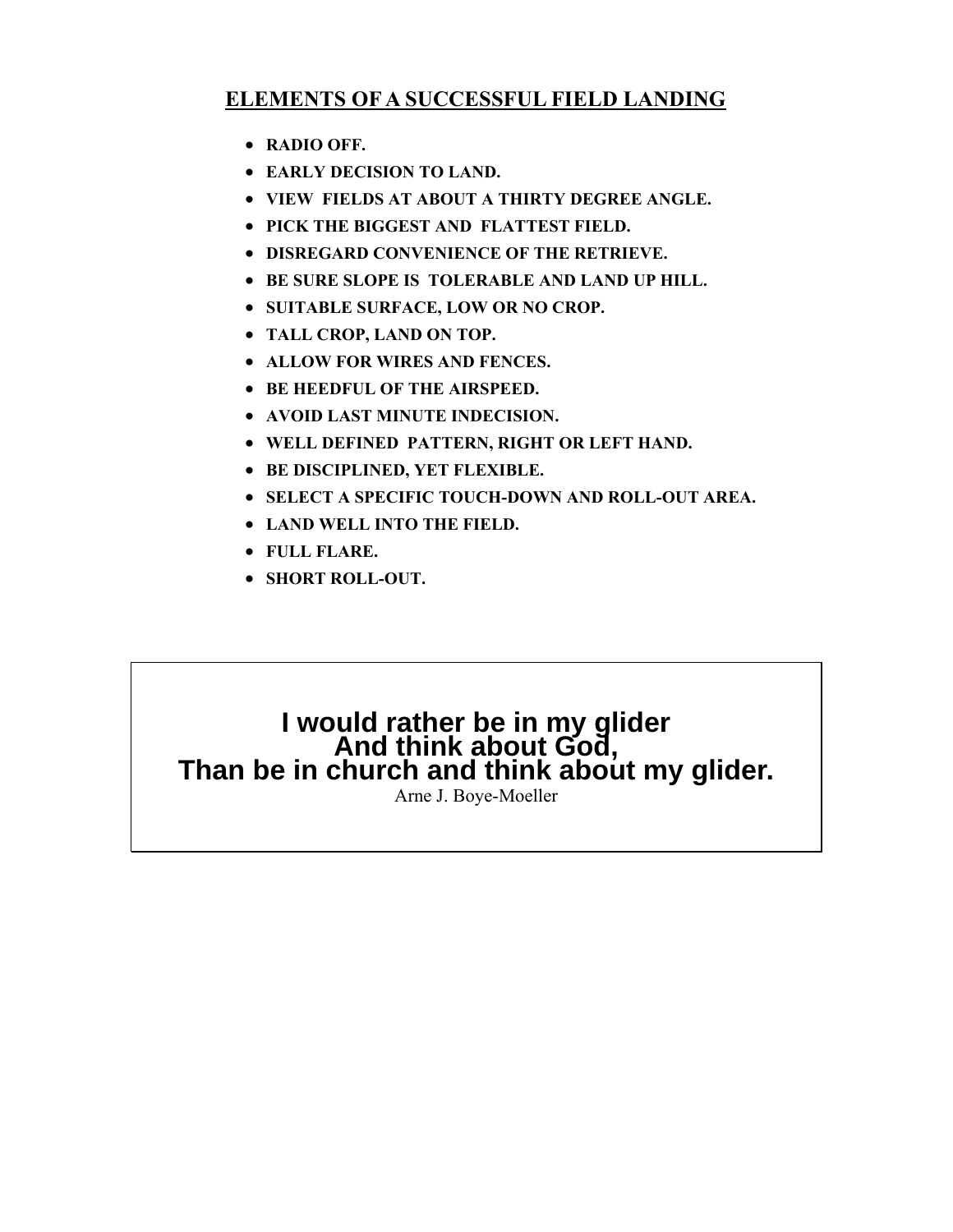#### **PRACTICE**

 Off-airport landings require many skills. Skills are acquired through practice. Fortunately, some of the skills essential to successful off-airport landings can be practiced without going cross-country. The more we practice, the better chance we have in getting it right when the time comes.

#### **PRECISION PATTERNS**

Get in a habit of making well defined patterns. Of course, that may not be possible on every flight. If you get back to the airport too low or encounter excessive sink in the pattern you must have the flexibility do whatever it takes to avoid making the last turn below 200 ft. Do not to start the pattern too high just because you got back with plenty of altitude. Get down to the correct altitude at the I. P. before starting the downwind-leg.

#### **PATTERNS WITHOUT REFERENCE TO THE ALTIMETER**

As frequently as possible enter and fly your patterns without reference to the altimeter. When it's time to come down, while still at 2,000 ft. or higher, tape a piece of cardboard over the altimeter. This is a worth-while exercise as when the time comes for the real thing, the altimeter will be useless. This is in conformance with the FAA as you can lift the cardboard to take a peek anytime if need be.

#### **LESSEN YOUR DEPENDENCE ON THE AIRSPEED INDICATOR**

When the time comes to make an approach into a strange field there will be many other things requiring your attention.

#### **PRECISION LANDINGS**

Do not be satisfied with anything less than precision landings on every flight. Strive for perfection in speed control and spot-landing*.* 

#### **FLARE COMPLETELY ON EVERY FLIGHT**

Complete flare with minimum touch down speed must be practiced on every landing. When flying an SGS 2-33, do not get into the habit of pushing the stick forward, jamming the skid on the ground to stop. In a normal landing at the home airport, there is seldom any urgency to bring the glider to a stop, no great harm done by rolling another fifty feet or so. Habits are hard to break and can resurface without warning. This habit could sneak up on you during a stressful field landing in a high performance glider. Modern gliders do not respond well to that kind of treatment. Be sure you develop the right habits from the beginning.

*To ease the construction of the flap actuating mechanism on my HP-14, I reversed the operation of the flap handle such that "forward" was "flaps down". This worked fine for the nine years I flew the '14' — no problem.* 

*Then, years later I traded up to the Schueman Libelle with conventional flap operation. Being heavy, and with somewhat ineffective air brakes, field landings were challenging. Once I made a tense landing in a marginal field in S. C. On final, I was going like a bat out of Hell. What in the world?! Had the wind changed in the last minute? Getting out of the ship at the far end of the field I happen to glance at the flap handle. You guessed it, the flap handle was full forward, I had landed with full negative flaps — old habits never die.*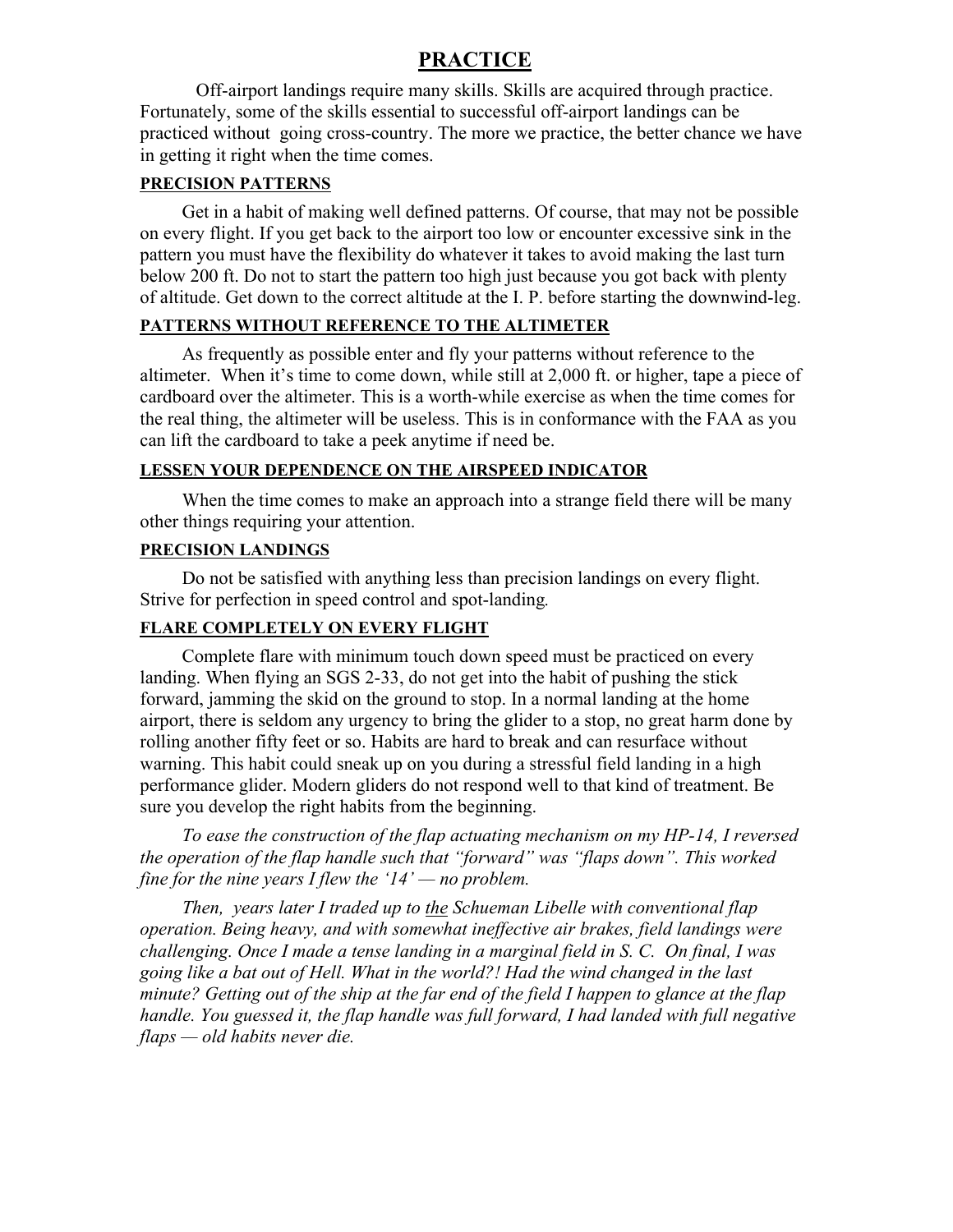#### **PATTERNS WITHOUT REFERENCE TO GROUND FEATURES**

Do not rely on terrain features such as barns, houses, etc. for establishing the pattern. Use only the landing area for reference.

Whenever the traffic allows, land at some other location on the airport. Doing a few of these before setting off into the unknown is well worth it. It gives you the opportunity to experience a pattern over terrain with different ground features than you are accustomed to. Remember, when landing out the *only* reference you will have is the spot where you plan to land. Another helpful experience is to fly at another site.

#### **EVALUATING FIELDS**

Don't let the drive to the airport go to waste. Although the vantage point is not quite right, it is still worth while to contemplate potential scenarios, e.g. which field would be better, how would you handle obstructions, consider various wind conditions, what would be the best approach, etc.

Practicing field selection can also be done while flying local. When down to 1,500 ft near the airport, pick a field. After landing, go over to the field and check it out. You will be surprised what it looks like up close. Such exercises are well worth the trouble.

*The soaring site I operated at for many years has an eight hundred foot high ridge next to the airport, a perfect set-up for students to practice evaluating fields. You can pick a field on top of the ridge, fly part of the pattern, land at the airport, then drive up to the field to have a closer look. As you might have guessed, no one else bothered — too much trouble.* 

By practicing as many of the skills and simulating as many of the various hurdles which may be encountered when landing out as possible, we can significantly reduce the stress and work load when faced with the real thing. The objective is to have as few new challenges to cope with as possible on those first off-airport landings.

# **FLYING IN ANOTHER PART OF THE COUNTRY**

When driving to another site you are not familiar with make it a point to look for features in the terrain which may be different from your home area such as, crops, slopes, fences, wires, etc.

On the way to a Region 6 North contest in Ionia, Michigan, known for its exceptionally friendly terrain, I made an interesting discovery. Whereas in other parts of the country, wires along roads are spaced at about 20 feet from the road, on many roads in the Ionia vicinity the poles are located several hundred feet into the fields. This is useful information to have before hand. In case you are about to set-up for a landing with the approach over a road, better plan for the field being considerably shorter than it looks.

# **Glider pilots talk about yesterday, And dream about tomorrow.**

Helga Gertsen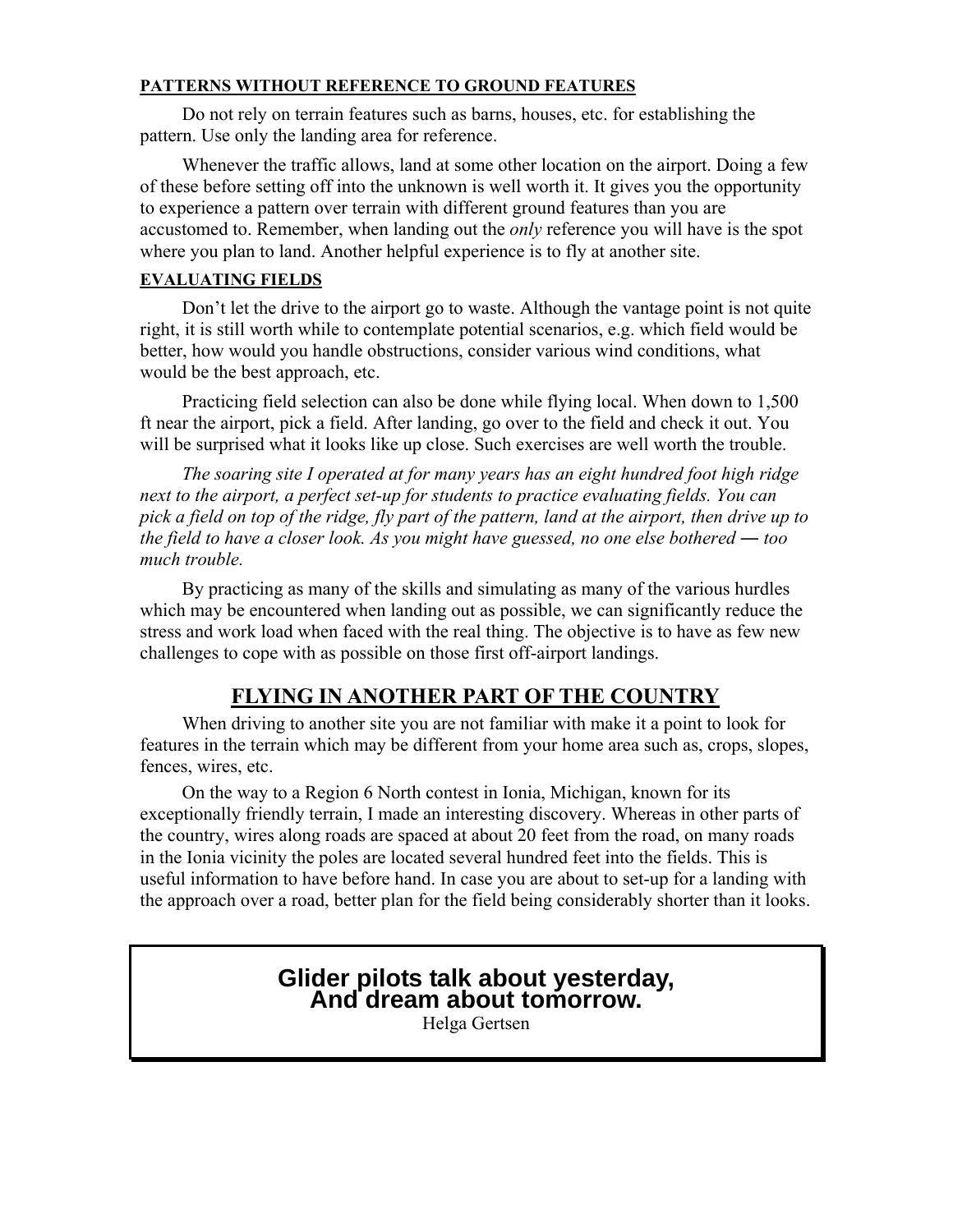# **EMERGENCY PROCEDURES**

#### • **Landing in lakes.**

If there are no fields in sight, lakes are preferable. Land parallel with the shore. Providing the canopy is either side or front hinged, unlatch it before landing, this prevents the canopy from jamming shut due to compression loads on the fuselage. Flaps should be set to the neutral position and the spoilers should be closed at touchdown. Flaps and spoilers were not designed for water loads.

Contrary to what may be intuitively obvious, it is important to lower the landing gear. It has been proven that there is less tendency for the glider to tuck under if the gear is down.

If a water landing is done correctly, the glider may well be flyable the next day. In some parts of Sweden water landings are done on a more or less regular basis as lakes are the only option other than trees*.* 

#### • **Landing in woods.**

If a landing in the woods is unavoidable, never pick a clearing with stumps. Select a large tree with a full crown. Set a normal pattern, be sure to approach the tree into wind, then stall, nose high into the crown.

#### • **Collision avoidance**.

If, with the sailplane on the ground and rolling, it becomes obvious that it cannot be stopped in time to avoid colliding with a fence, ditch or other obstacles - an intentional ground loop may be a better alternative. But delay it as long as possible. Be sure to move the stick forward at the same time when applying ailerons, lifting the tail to avoid breaking the fuselage.

 Obviously we cannot practice any of these emergencies, but we can be mentally prepared. By envisioning any and all eventualities and pre-planning the optimum way of dealing with them, we can significantly increase our chances of keeping our skin intact if we should ever be faced with unpleasant options. The prime objective is to maintain control of the sailplane, not matter what the circumstances.

#### • **Maintain Control**

The important thing is to maintain control no matter how impossible a situation you may be faced with. You may not be able to save the glider but the chances of personal injury is highly unlikely.

# **I have known a great many troubles, but most of them never happened.**

Mark Twain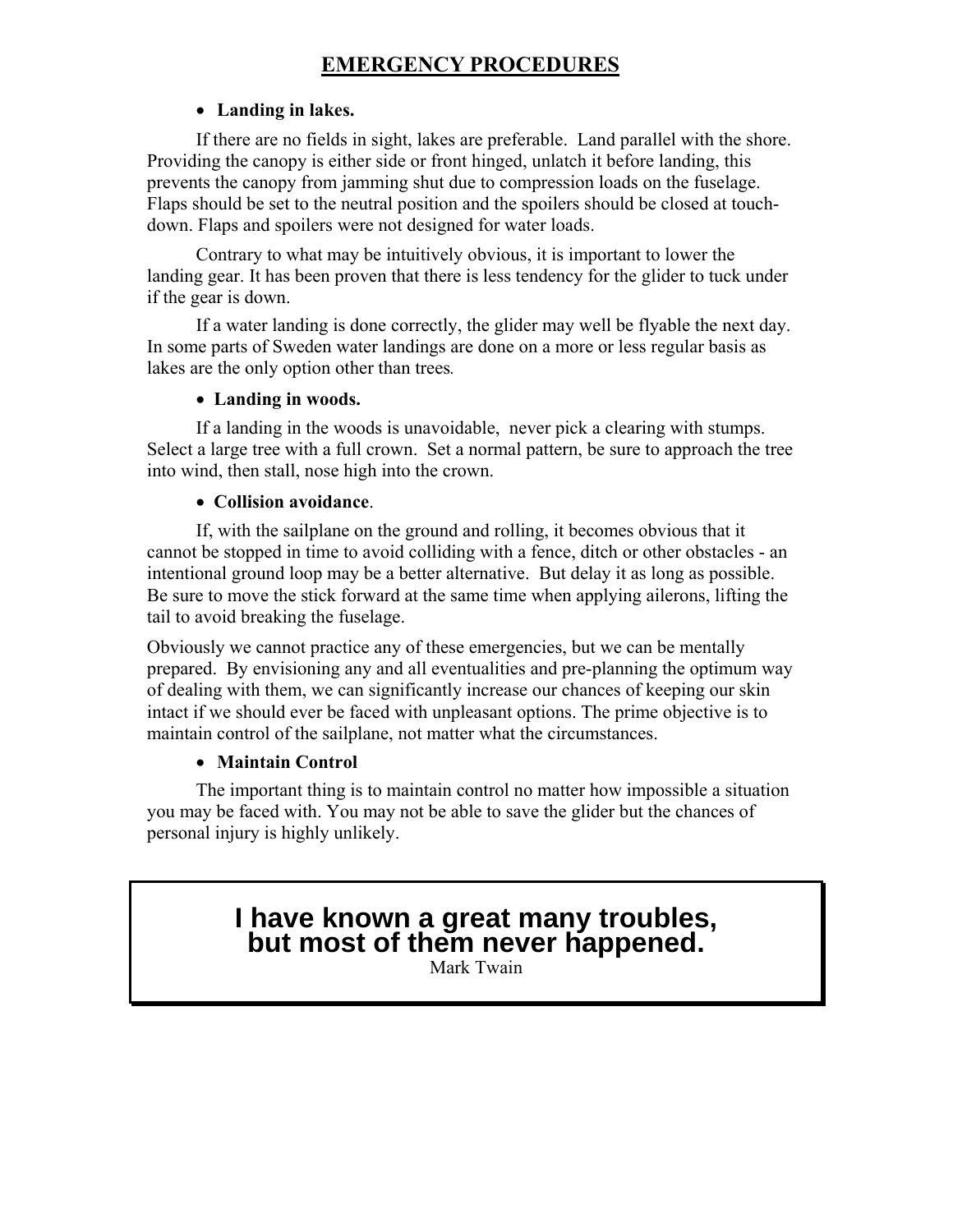#### **LOW SAVES**

#### **HOW LOW IS TOO LOW**

Many flights have come to a bad end because the pilot attempted to climb away from an impossible low altitude. Consequently, an in-depth discussion on the subject is prudent.

At contest, we are often enthralled by spellbinding accounts of heroic saves from 97 feet. However, it should be mentioned that some glider pilots have been known, on rare occasions, to stray ever so slightly from the perpendicular truth when relaying their aeronautical adventures. Also, there is an amazing illusion which mysteriously comes into play in these situations, which is this, 400 feet actually looks exactly like 97 feet.

In discussions on the subject of off-airport landings we often neglect to mention that the optimum course of action when faced with a field landing is, not to land; if there is a possibility to safely continue the flight, it makes sense to give it a try. Naturally, there will come a time when all efforts to continue the flight must be abandoned so as not to compromise a safe landing, and that's the big question, when must we commit to land?

Pundits are often asked, "How low is it safe to thermal?" This question hardly ever brings forth a definite response. Most often the question will be evaded entirely. The reason this question fails to bring forth a nice firm, quantitative answer which you can neatly tuck away and have handy when needed, is that there isn't one. The altitude at which the decision should be made to discontinue a flight depends on several factors such as, experience, level of skill, currency, familiarity with the sailplane, and weather conditions.

#### **EXTRA AIRSPEED AND WELL-BANKED TURNS**

Low level thermalling should always be performed using well-banked turns with an additional 5 to 10 kts of airspeed. One of the most often causes of stall and spin accidents are circling close to the ground in shallow-banked turns near stalling speed.

In a sailplane, it is far easier to stall and spin from a shallow turn than from a well banked one. In turns of more than 35 degrees of bank, due to the higher stalling speed, the control response remains firm and crisp until the last moment before the stall, and recovery can be made instantaneously without any loss of altitude by simply relaxing the backward pressure on the stick. In straight flight or a shallow-banked turn, the stalling speed is lower and control response get sluggish when approaching the stall. Should a stall occur, greater control input is required and recovery cannot be made without some loss of altitude.

The good news is that using well banked turns is no disadvantage as thermals at lower levels tend to be small, and steep turns are necessary in order to climb. Extra airspeed, also improves the climb as it enhances maneuverability which helps in dealing with low level, disorganized thermals. What's more, when making that first turn in what you think is a thermal and you are concerned about losing too much altitude if it doesn't work out, a 45° bank will get you around with minimal loss of height.

#### **EXPERIENCE AND INSTRUMENTATION**

One prerequisite which has to be met before attempting to thermal at low levels is that you must be capable of flying the sailplane with only occasional glances at the instrument panel as 99% of your attention has to be directed elsewhere. Consequently, any attempt to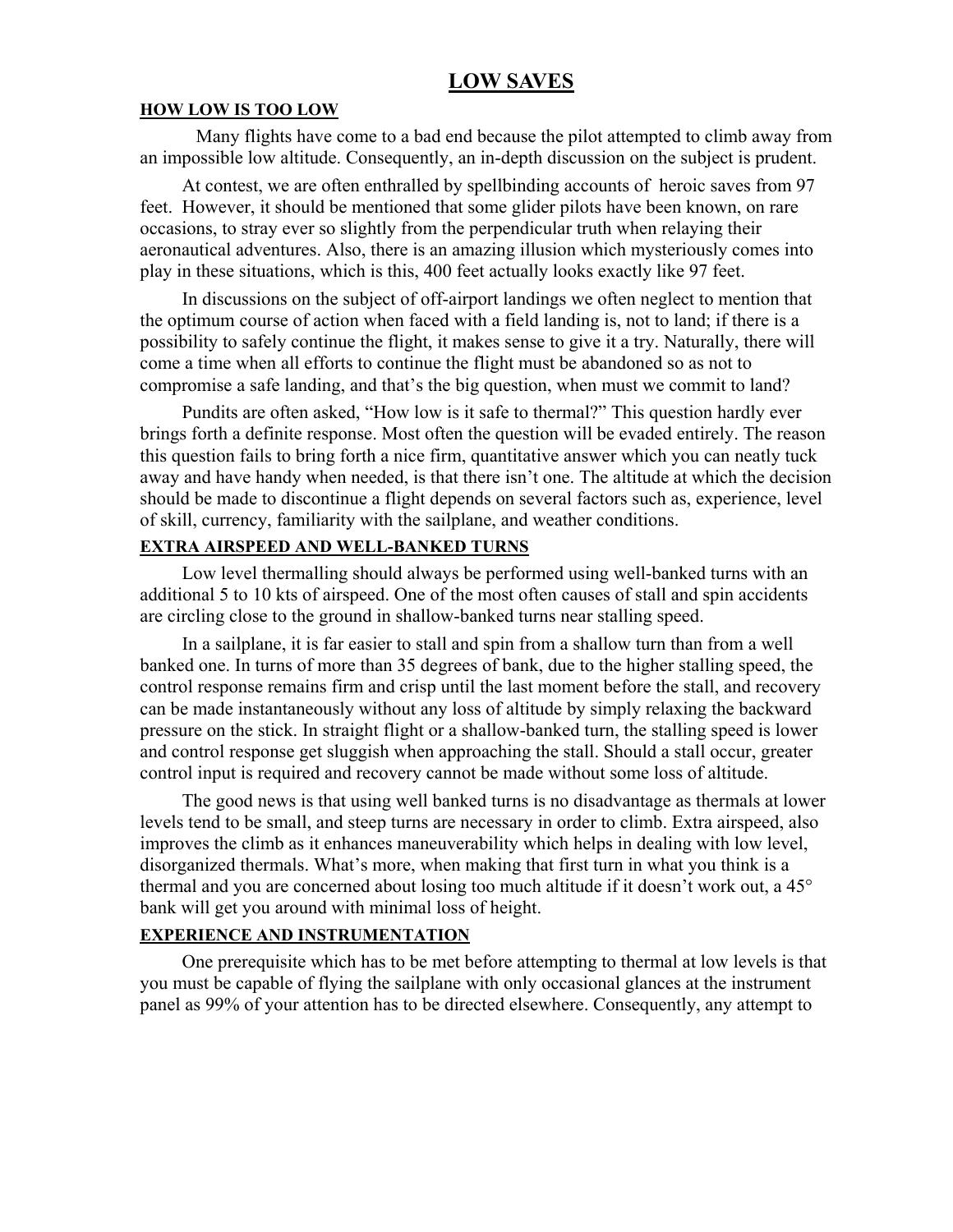thermal will be severely impaired if your glider is not equipped with an audio variometer.

Although you may have acquired the level of proficiency outlined above, if you get down to 800 ft on any of your first few cross countries by all means abandon the flight and concentrate on the pattern and landing. Those first off-airport landings will tax your capabilities without further challenges. Do not attempt to thermal below 800 ft until you have a handful of field landings under your belt and begin to feel a little more comfortable in those situations. That is, shear terror has been replaced by just a normal state of panic.

#### **CURRENCY**

You made good progress last year and reached new levels of performance; now it is spring and you are all primed to continue where you left off, but it has been six months since you flew last. Not being current is somewhat like being slightly intoxicated. You won't notice the effect till you get in a tight situation, as for example when trying to latch onto a couple of lumps of lift at minimum height over the boonies. So watch out, do not get too aggressive right-off, at the start of the season.

#### **FAMILIARITY WITH THE SAILPLANE**

Regardless of the level of experience you may have, if you are flying a type of glider which is unfamiliar to you it is a good idea to fly more conservatively until you get thoroughly acquainted with the glider.

#### **SPIN PROFICIENCY**

Inasmuch as we spend a lot of time flying near the stalling speed, proficiency in spin recognition, prevention and recovery should be a prerequisite for flying a glider under any circumstances. But definitely do not expose yourself to the additional stress and workload of low level thermalling over unfamiliar terrain until you have reached the level of spin training and practice which makes spin entry recognition and the correct control input for recovery intuitive. When the work load is high, as it is when trying to latch on to a feeble scrap of a thermal at pattern altitude while scrutinizing your selected field for obstacles at the same time, is when you are most likely to experience an inadvertent spin entry – better be ready.

To be fully effective, spin practice should be done in the glider to be flown, as spinning characteristics will vary from one glider to another.

If you have never spun a glider, be sure you get spin training in a two-seater with a qualified instructor prior to practicing on your own.

In order for this spin training to be of any value, it needs to be done in a glider that truly spins. Spin demonstration in a glider such as a Schweizer 2-33 is detrimental to spin training as it will inevitably leave anyone with the impression that it is virtually impossible to spin a glider, and recovery is instantaneous regardless of control input. Nothing could be further from the truth. I do not know of any single-seat glider that will not spin, given the right conditions. If you fly a glider long enough, sooner or later you will experience an inadvertent spin entry.

#### **WEATHER CONDITIONS**

In windy and turbulent conditions you need to raise the minimum altitude for attempting a save. There are days when it is not safe to thermal below 1,000 ft regardless of your experience level.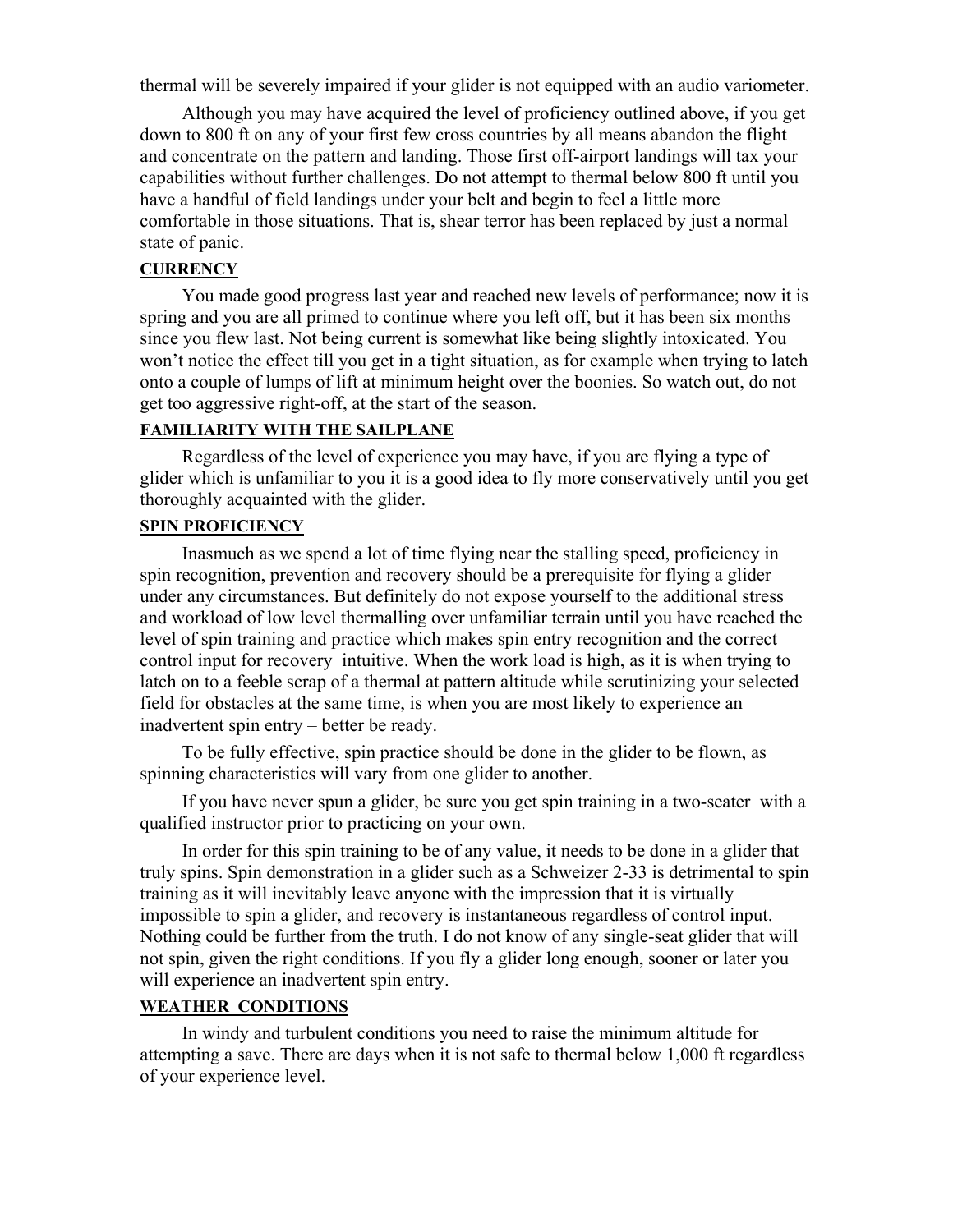#### **RADIO USAGE**

Needless to say, the radio should have been off long before you get to this stage, if it isn't, by all means turn it off. Scratching around close to the ground, checking your selected field for slope, wires, fences and scrutinizing the intended touch-down area for stones, holes etc. while frantically attempting to center this scrap of a thermal you stumbled into at the last possible moment and, by the way, flying the glider at the same time, is most certainly the most demanding flying you will ever be faced with. Trust me, this will keep your mind fully occupied. The radio will not help you stay up, it will not help you land, and nothing else is of any consequence.

Incidentally, people have crashed because they were preoccupied with the radio. If you should fail to stay-up, any message to your crew can much better be transmitted at your leisure when you are safely on the ground. Besides, there is plenty of time, you won't be doing anything else that afternoon.

Even listening to a transmission is distracting. "KI, this is 1G, I am about 2 miles SW of Loon Lake at 8,000 ft, climbing at 7 knots." This may be interesting information for somebody, but to you, when struggling at 600 ft, it is totally useless. Worse than useless, because it can't help but divert some of your attention from the task at hand at a time when you can least afford it.

Hence, your best bet is to turn the radio off. My policy is to turn the radio off when I get down to 1,500 ft. I suggest you do likewise.

#### **CRITERIA**

The criteria I have used for many years is simply this, "If I can afford to lose 200 ft, I will try a turn. If I can't afford to lose 200 ft, I proceed with the pattern." Why 200 ft, you may ask. Well, on the average soaring day it is reasonable to expect areas of sink in the magnitude of 600 ft per minute. It is also reasonable to expect that you will turn in the wrong direction, which could place you very nicely in 600 ft per minute down. The rate of turn will probably be about 20 sec. per 360°. Consequently, you may be 200 ft lower by the time you complete the circle. If you expected this and planned for it, you won't get in trouble.

Let's assume you meet all the prerequisites. You have the experience outlined above, you are current and thoroughly familiar with the glider. You are on another crosscountry flight. Things didn't go as expected, you are in the pattern to an apparent inevitable landing in an alfalfa field. You are half way along the downwind leg, and you feel a surge. Should you try a circle? If there will be enough height left to complete the pattern if you lose 200 ft, albeit, a little on the low side, but not uncomfortably so, you can give it a try. Hold off for a brief moment, if it feels solid roll into a 45° bank. With a little bit of luck, you may find yourself going up half way around so that you haven't lost or gained any height at the completion of the circle. Incidentally, this is about the best you can hope for on the first circle as the thermals tend to be small at that level. It is highly unlikely you will gain much during the first few circles. If you didn't lose any altitude, try another circle and if you can keep the variometer on zero, stay with it. The combination of your presence, helping to break the thermal free, and your centering efforts will in many cases eventually improve the climb rate.

However, if you continue to merely hold your own, you must be prepared to abandon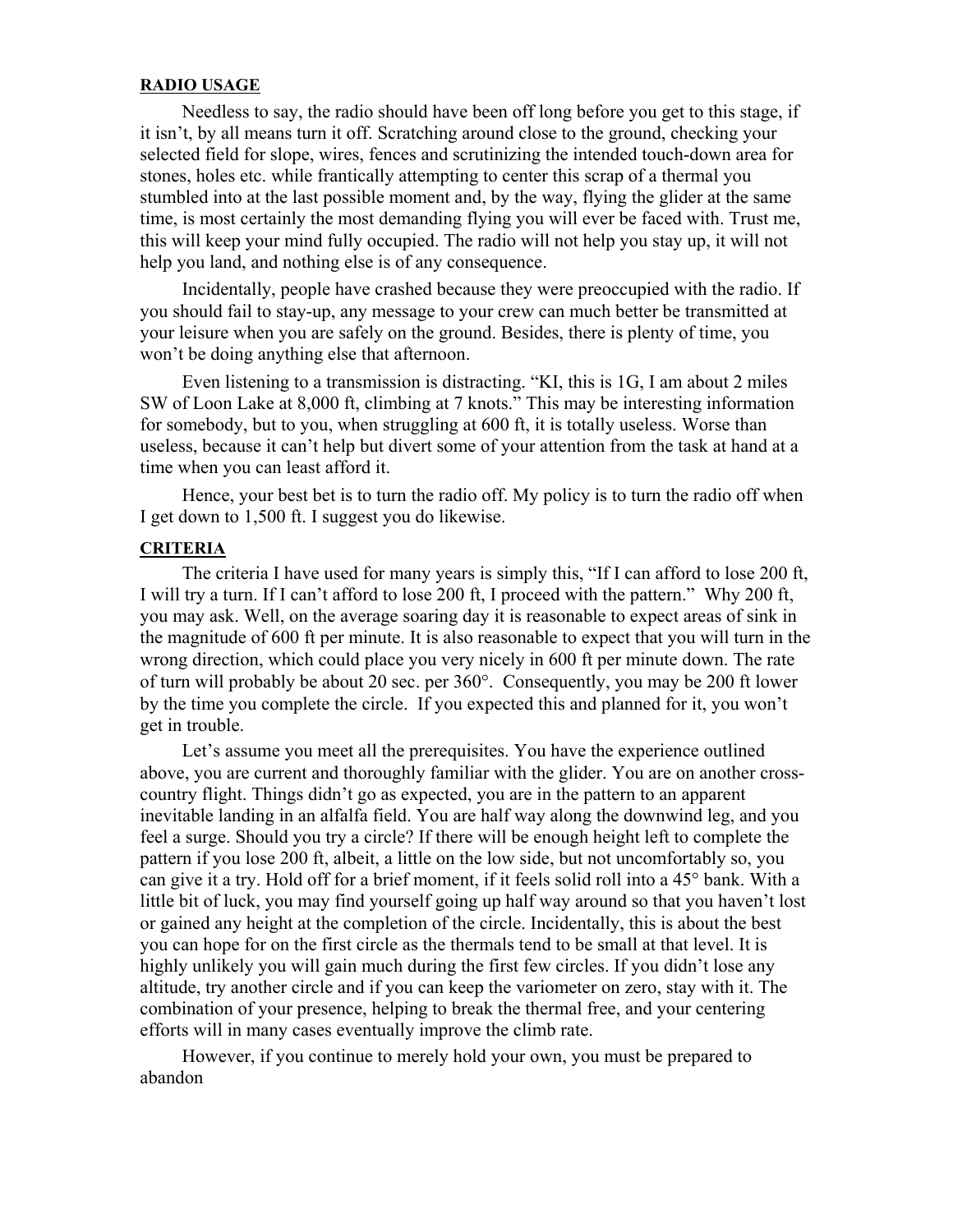the effort before you drift too far from the field. In case you eventually are forced to give it up, your effort will not have been completely futile as you gained some extra time to further scrutinize your selected field.

#### **POSITION**

Your position with respect to your chosen field is as much a consideration as your altitude. Crowding the pattern must be avoided. You should be in a comfortable position, off to the side. The distance to your selected field is all as important as your altitude, you may be high enough to circle, but if a 200 ft. loss will prevent you from reaching the entry point of the pattern at the appropriate height, don't try it.

If you do find yourself too low for a full, standard pattern, don't insist on it. The prime objective is to prevent the turn to final from being below 200 ft.

#### **THE CLIMB**

When starting to climb, you need to make a real effort to keep concentrating. There is a natural tendency to heave a sigh of relief and relax just a little when reaching a thousand feet, promptly losing concentration and the thermal.

 A cease of climb at a 1,000 ft is not always caused by inattention. It is rare, but there are times when a thermal does not go any higher. Sometimes a thermal draws in excessive amounts of cold air and loses its buoyancy. A thermal may fade away when drifting in to the shade. At times like this, keep in mind that on any specific day, the thermals tend to sprout from the same source. Consequently, if you lose the lift before you get high enough to continue on course your best bet is to go back to the spot where you found it. Chances are there will be another bubble coming along which may have enough temperature differential to continue all the way up to the inversion.

#### **ACCIDENTS**

Most accidents occurring during attempts at low saves are attributable to:

- Distracted by the radio.
- Slow and shallow-banked turns.
- Work overload.
- Forgetting to fly the glider.
- Inadequate spin training.
- Not knowing when to quit.

 **As I was flying through the air, I found some lift that wasn't there. It wasn't there again today — That's twice I've had to land away.**